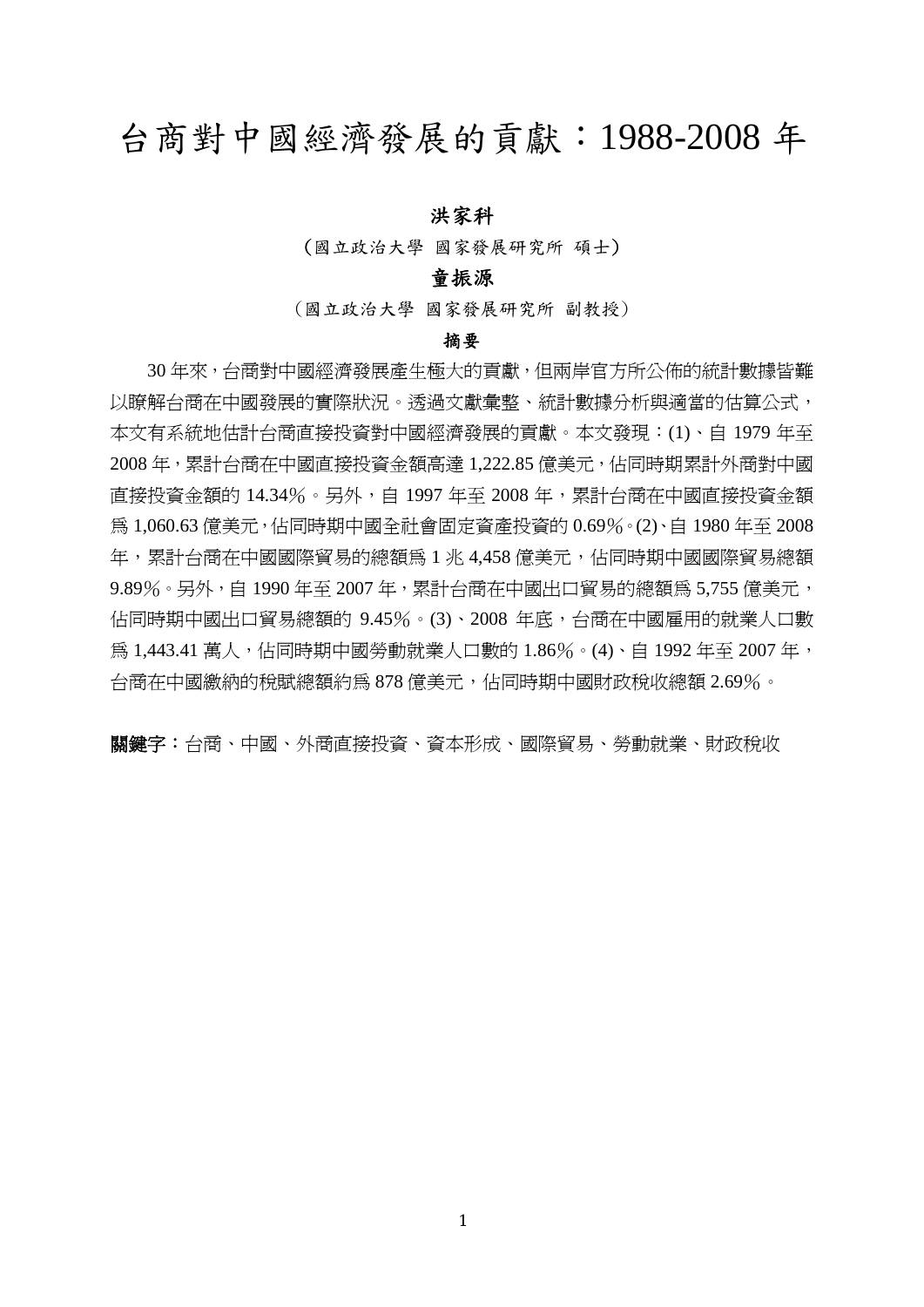### Contributions of Taiwan Businesspeople towards the Economic Development of China: 1988-2008

Jia-ke Hung\* Chen-yuan Tung\*\*

For 30 years, Taiwan Businesspeople provide immense contribution towards the economic development of China, yet the official statistical figures published by the cross-strait officials are difficult to understand the actual circumstances of Taiwan businesspeople's development in China. Via compilation of Literature, analysis of statistical data, and appropriate formula for estimation, this research paper systematically estimates contributions of Taiwan businesspeople via direct investment towards the economic development of China. This research paper estimates: (1). From 1979 to 2008, Taiwan businesspeople's total direct investment amounted to USD 122.3 billion, accounted for 14.34% of China's same time total direct foreign investment. In addition, from 1997 to 2008, the cumulative direct investment in China for Taiwan businessman was USD 106.1 billion, accounted for 0.69% of China's same time total fixed asset investment. (2). From 1980 to 2008, Taiwanese businesspeople in China's total international trade amounted to USD 1,445.8 billion, accounted for 9.89% of China's same period total trade volume. In addition, from 1990 to 2007, total export of Taiwan businesspeople in China amounted to USD 575.5 billion, accounted for 9.45% of China's same period total export. (3). By the end of 2008, Taiwanese businesspeople employed 14,434.1 thousand workers in China, accounted for 1.86% of China's same period labor population. (4). From 1992 to 2007, Taiwan businesspeople contributed an approximated total of USD 87.8 billion in tax payment to China, accounted for 2.69% of China's total same period fiscal revenue.

Key Words: Taiwan Businesspeople, China, Foreign Direct Investment, Capital Formation, International Trade, Employment, Fiscal Revenue.

\* Jia-ke Hung: Master, Graduate Institute of Development Studies, National Chengchi University \*\* Chen-yuan Tung: Associate Professor, Graduate Institute of Development Studies, National Chengchi University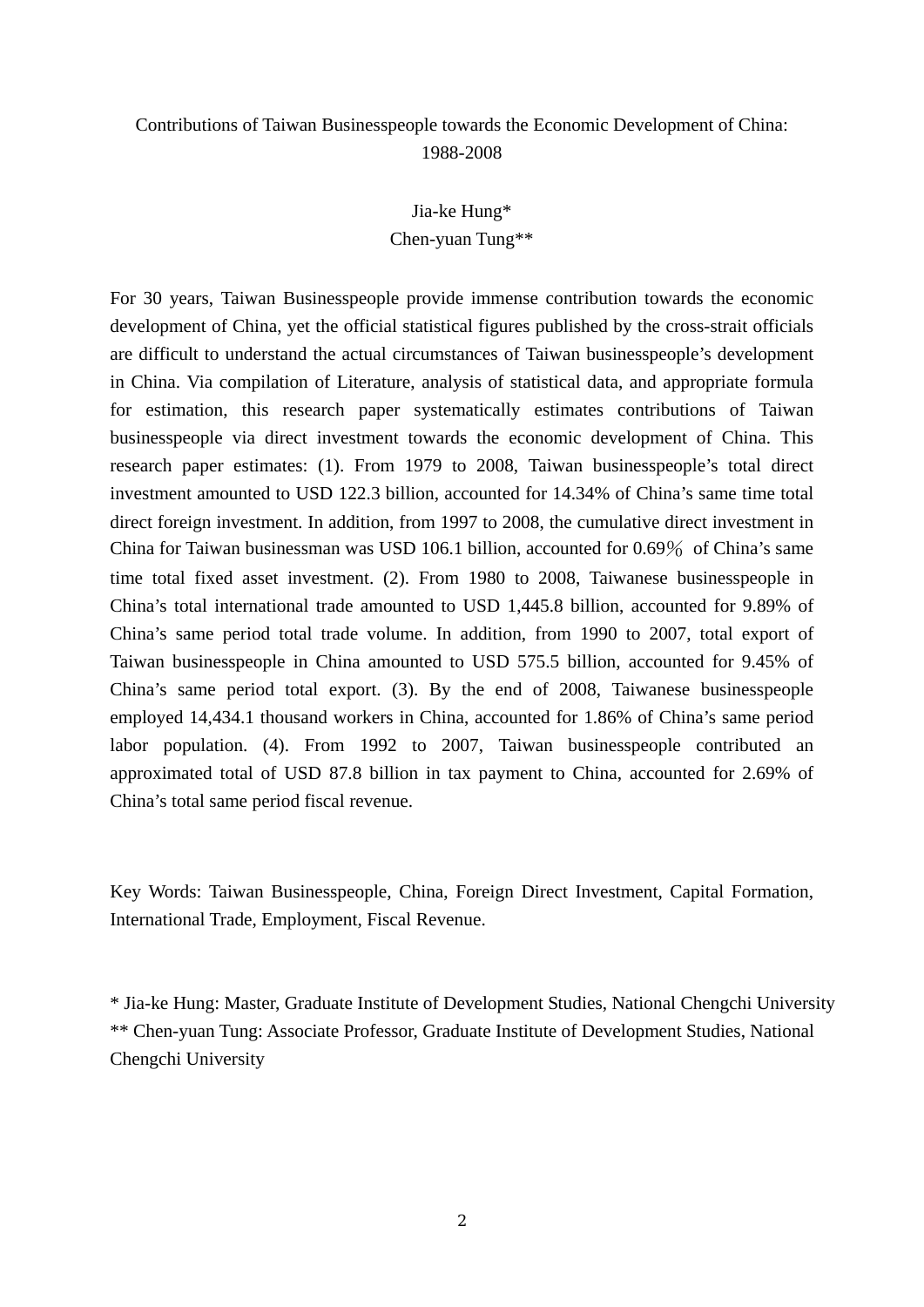# 壹、前言

1940 年代初期,學界開始強調外商直接投資(Foreign Direct Investment)可以補充 地主國資本形成不足(儲蓄缺口)及外匯短缺(外匯缺口)。<sup>1</sup> 至 1960 年代,此議題已 建構出較具系統性的「雙缺口理論」;同時,文獻亦擴及技術轉移的面向,強調外商直 接投資外溢效果的存在。<sup>2</sup>此後,除大量學者陸續投入各國的實證研究,用以檢驗或修 正理論發展的脈絡外,部分文獻轉向經濟效率的面向,強調外商直接投資對地主國政經 體制變革的貢獻,特別著重於市場機制的引進。<sup>3</sup>總體而言,外商直接投資對地主國, 特別是發展中國家,具有正面的經濟發展貢獻。

從 1978 年改革開放以來,外商直接投資對中國經濟發展也扮演非常重要的角色。 從 1979 年至 2009 年 3 月,中國累計吸引 8.744 億美元的外商直接投資,已經連續 17 年位居發展中國家的第一位。2009 年上半年外商佔中國國際貿易的 55%左右。因此, 大量文獻透過實證資料分析外商直接投資對中國經濟發展的貢獻。例如,陳永生估計, 1999 年外商對中國固定資產形成的貢獻率為 7.8%,外商佔中國工業增加值的 22.5%。<sup>4</sup> 趙晉平發現,外商直接投資增加 1%,中國固定資產投資便增加 0.13% <sup>。5</sup>張毓茜與陳策 估算,外商直接投資增加 1%,則中國出口總額將增加 1.3-1.6%。 <sup>6</sup>蔡昉與王德文估算, 外商對中國就業成長貢獻率在 2001 年為 18.4%。<sup>7</sup>胡再勇估計,在 1983 年至 2004 年期

<sup>1</sup> Paul N. Rosenstein-Rodan, "Problems of Industrialization of Eastern and South-Eastern Europe," *Economic Journal*, Vol. 53, No. 210/211, June/September 1943, pp. 202-211. Walt Whitman Rostow, *The Process of Economic Growth* (New York: Norton, 1952). John C. H. Fei and Gustav Ranis, *Development of the Labor Surplus Economy: Theory and Policy* (Homewood, IL: Richard A. Irwin, Inc, 1964).

Paul N. Rosenstein-Rodan, "International Aid for Underdeveloped Countries", *Review of Economics and Statistics*, Vol. 43, No. 2, May 1961, pp. 107-138. Ronald I. McKinnon, "Foreign Exchange Constraints in Economic Development and Efficient Aid Allocation", *Economic Journal*, Vol. 74, No. 294, Jun 1964, pp. 388-409. Hollis B. Chenery and Alan M. Strout, "Foreign Assistance and Economic Development," *American Economic Review*, Vol. 56, No. 4, September 1966, pp. 679-733. Simon Smith Kuznets, Modern Economic Growth: Rate, Structure and Spread (New Haven and London: Yale University Press, 1966). Sven Ingvar Svennilson, "The Strategy of transfer" in Daniel L. Spencer and Alexander Woroniak, eds., *The Transfer of Technology in Developing Countries* (New York: Frederich A. Praeger,1968), p.179. Harry G. Johnson, "Survey of Issues", in Peter Drysdale, ed., *Direct Foreign Investment in Asian and the Pacific* (Toronto: University of Toronto Press, 1972), p. 2. Kiyoshi Kojima, *Direct Foreign Investment: A Japanese Model of Multinational Business Operations, (London: Croom Helm, 1978).* 

Yanrui Wu, *Foreign Direct Investment and Economic Growth in China,* (Northampton: Edward Elgar Publishing, 1999), p. 3. 陳永生,〈外國直接投資與中國大陸的經濟發展〉,《中國大陸研究》(台北), 第44卷第3期(2001年3月),頁21。

<sup>4</sup> 陳永生,〈外國直接投資與中國大陸的經濟發展〉,《中國大陸研究》(台北),第 44 卷第 3 期(2001 年 3 月),頁 29-32。

<sup>5</sup> 趙晉平,《利用外資與中國經濟增長》(北京:人民出版社,2001 年),頁 56-61。

<sup>6</sup> 張毓茜,〈外國直接投資對中國對外貿易影響的實證分析〉,《世界經濟文匯》(上海),2001 年第 3 期 (2001 年 3 月),頁 36。陳策,〈外國直接投資對中國進出口貿易的影響:2000-2007〉,《社會科學輯 刊》(遼寧),2008 年第 5 期(2008 年 5 月),頁 123-126。

<sup>7</sup> 蔡昉、王德文,〈外商直接投資與就業-一個人力資本分析框架〉,《財經論叢》(浙江),2004 年第 1 期(2004年1月),頁1-3。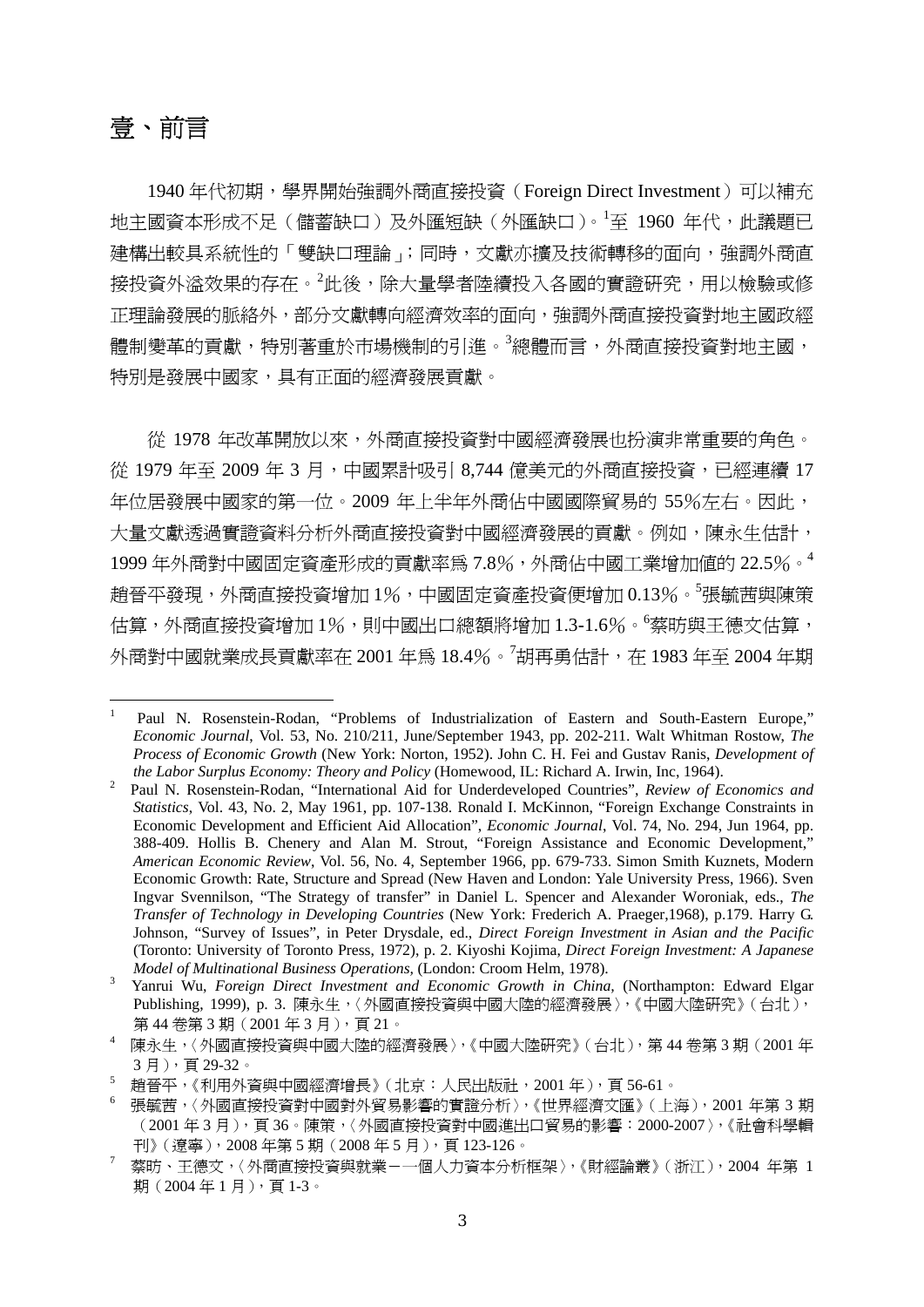間,外商直接投資每增加 1%,中國財政稅收增加 0.2848%。<sup>8</sup>

 然而,關於台商對中國經濟發展貢獻的研究,向來是個具有爭議性的議題。自從 1987 年台灣開放外匯管制與兩岸旅行,1988 年以後台商開始到中國進行投資,1990 年初期 以後才大量投資。截至 2008 年底,中國商務部公佈台商在中國直接投資的金額為 476.60 億美元;台灣經濟部投審會公佈的金額為 755.60 億美元;台灣行政院陸委會估計介於 1,000 至 1,500 億美元;台灣許多私部門的估計大約是 1,000 多億美元;甚至有部分機構 估計達 2,000 多億美元。重要的是,一般研究者做分析時,主要仍是參考中國商務部或 台灣經濟部投審會公布的數據,但這兩個官方機構的統計都難以掌握台商投資中國的實 際狀況。<sup>9</sup>

其次,台商對中國經濟發展貢獻的文獻不多,且幾乎以統計數據的分析為主。以夏 樂生的研究為例,其探討截至 2003 年底台商直接投資對中國資本形成的重要性。他發 現,根據中國商務部發佈的統計數據,以實際直接投資金額計,台商名列中國第四大外 資,但若加計台商經第三地(英屬維京群島、開曼群島及香港等)轉投資的規模,則台 商名列中國第二大外資,僅次於香港。<sup>10</sup>此外,陳麗瑛的研究希望根據中國官方發佈的 數據推估台商對中國國際貿易的貢獻,但是在具體作法上卻是估算台灣(而不是台商) 對中國國際貿易的貢獻。<sup>11</sup>

目前,較具代表性的研究為高長所發表的「台商在大陸投資趨勢及其對大陸經濟之 影響」一文。高長透過中華經濟研究院的抽樣調查資料及中國官方發佈的數據,推估台 商直接投資對中國經濟的貢獻。高長估計,1995 年,台商直接投資對中國資本形成的貢 獻率為 1.32%;台商在中國的出口總額達 214.48 億美元,佔中國出口總額 14.4%;台商 製浩業在中國雇用的就業人口為 389 萬,佔中國非農業就業人口 2.2%;台商在中國繳 納的稅賦總額高達 33.75 億人民幣(1994 年資料),佔中國財政稅收總額 0.66% <sup>。12</sup>

雖然高長「台商在大陸投資趨勢及其對大陸經濟之影響」一文,對台商的研究具有 重要貢獻,但是仍具有下列的缺點:

<sup>8</sup> 胡再勇,〈外國直接投資對我國稅收貢獻及影響的實證分析〉,《國際貿易問題》(北京),2006 年第 12 期(2006年12月),頁82。 9

詳細說明請見第二節。

<sup>10</sup> 夏樂生,〈台商赴大陸投資現況及其對台灣經濟的影響〉,《展望與探索》(台北),第 2 卷第 4 期(2004 年 4 月),頁 29-31。

<sup>11</sup> 陳麗瑛,〈台灣對中國投資現況及影響評估〉,《經濟情勢暨評論》(台北),第 10 卷第 3 期(2004 年 12 月), 百 136-143。

<sup>12</sup> 高長,〈台商在大陸投資趨勢及其對大陸經濟之影響〉,《經濟情勢暨評論》(台北),第 3 卷第 1 期(1997 年5月), 頁139、146-148、141-142、146。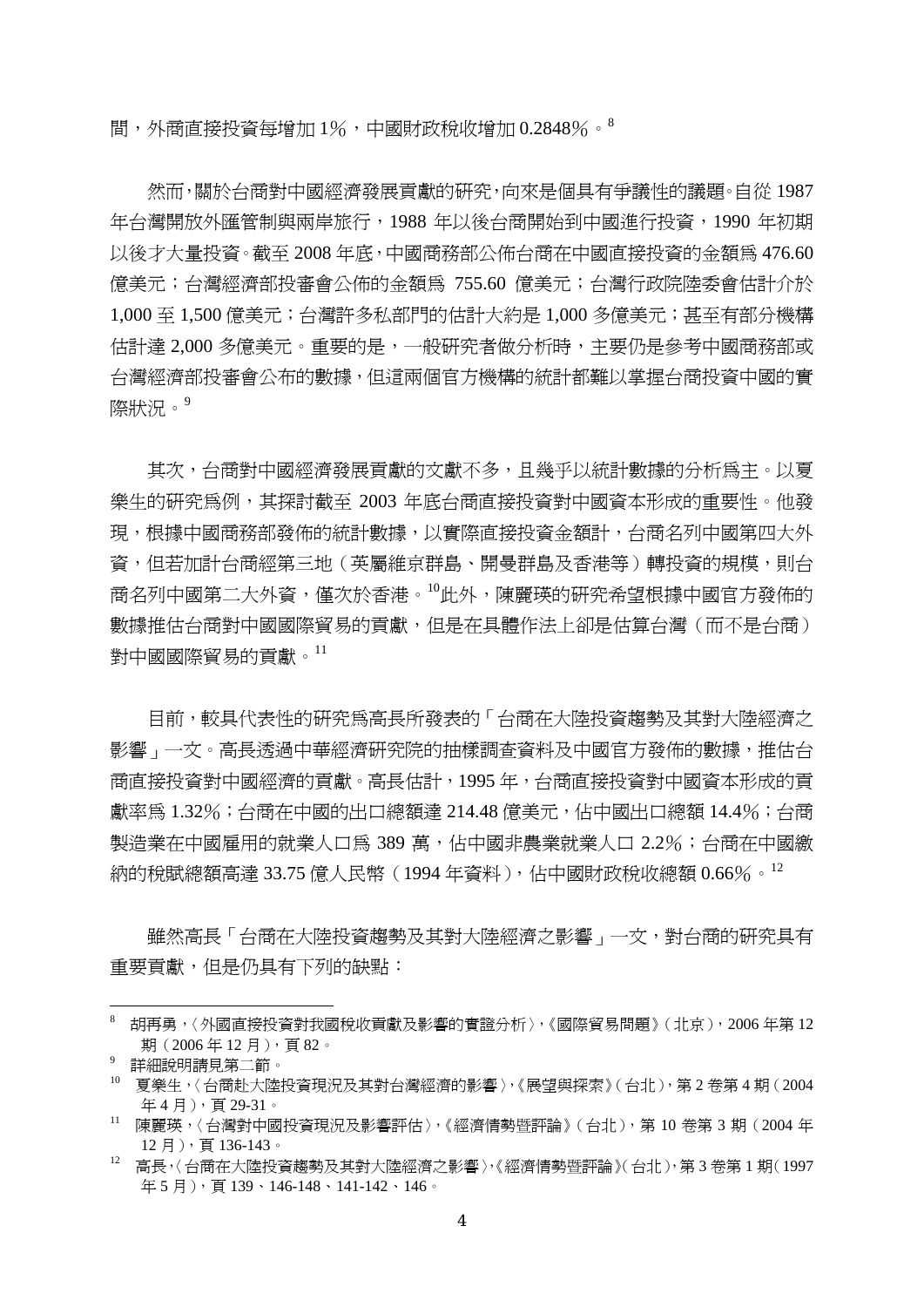- 一、 在研究方法上引用中華經濟研究院的抽樣調查資料及中國官方發佈的台商投 資統計數據,使其研究成果產生低估的現象。中華經濟研究院的資料主要是從中國 官方提供的母體資料中,分層抽出樣本廠商,且母體資料範圍僅涵蓋製造業的部分, 難以完整呈現整體台商的貢獻。至於中國官方提供的母體資料究竟為何,該文並未 做任何說明。另外,中國官方統計數據主要的問題在於,其並未加計台商經第三地 轉投資的金額,因此會有低估的問題。13
- 二、 高長假設台商對中國的直接投資金額全部用於固定資產投資,以台商固定資產 投資佔中國固定資產投資的比重,衡量台商對中國資本形成的貢獻。但是,根據王 洛林的估計,外商在中國直接投資,約只將 70%的投資用於固定資產投資,此與高 長的估計方法相異。<sup>14</sup>
- 三、 高長對出口貿易及就業人口的估算,是根據中華經濟研究院的抽樣調查資料推 估而得。如前所述,中華經濟研究院的抽樣調查資料只統計製造業的部分,難以完 整呈現整體台商的貢獻。
- 四、 高長對財政稅收的估算,主要是根據中國官方的數據,以該年台商累計實際投 資金額佔該年度中國外商累計實際投資總額的比重估算而得。如前所述,中國官方 發佈的台商對中國累計實際投資金額為低估的數據。
- 五、 高長研究估算的時間點已經距離現在 14 年,很難推估目前台商對中國直接投 資的現況。根據經濟部投審會的統計,累計至1995年,台商投資中國為56億與11,254 家;相對之下,累計至 2008 年,台商投資中國為 756 億與 37,181 家。

因此,透過文獻彙整、統計數據分析與適當的估算公式,本文有系統地估計台商直 接投資對中國經濟發展的貢獻。具體的估算方法將在第二至五節說明,依序分析台商對 中國資本形成、國際貿易、勞動就業及財政稅收的貢獻。第六節則是結論。

### 貳、台商對中國資本形成的貢獻

在中國所有外商直接投資中,台商一直扮演重要的角色。但由於兩岸政治上的特殊

<sup>13</sup> 高長推估台商對中國勞動就業、工業產值、財政稅收及國際貿易貢獻的研究方法主要有二。其一為根 據中華經濟研究院的抽樣調查資料所做的推估;另一爲根據該年台商累計實際投資金額佔該年度中 國外商累計實際投資總額的比重,與外商企業對中國經濟之貢獻總額等數據推估而得。該研究的相 關數據主要引自《中國統計年鑑》及《中國對外經濟貿易年鑑》。

<sup>14</sup> 王洛林主編,《中國外商投資報告》(北京:經濟管理出版社,1997 年),頁 4。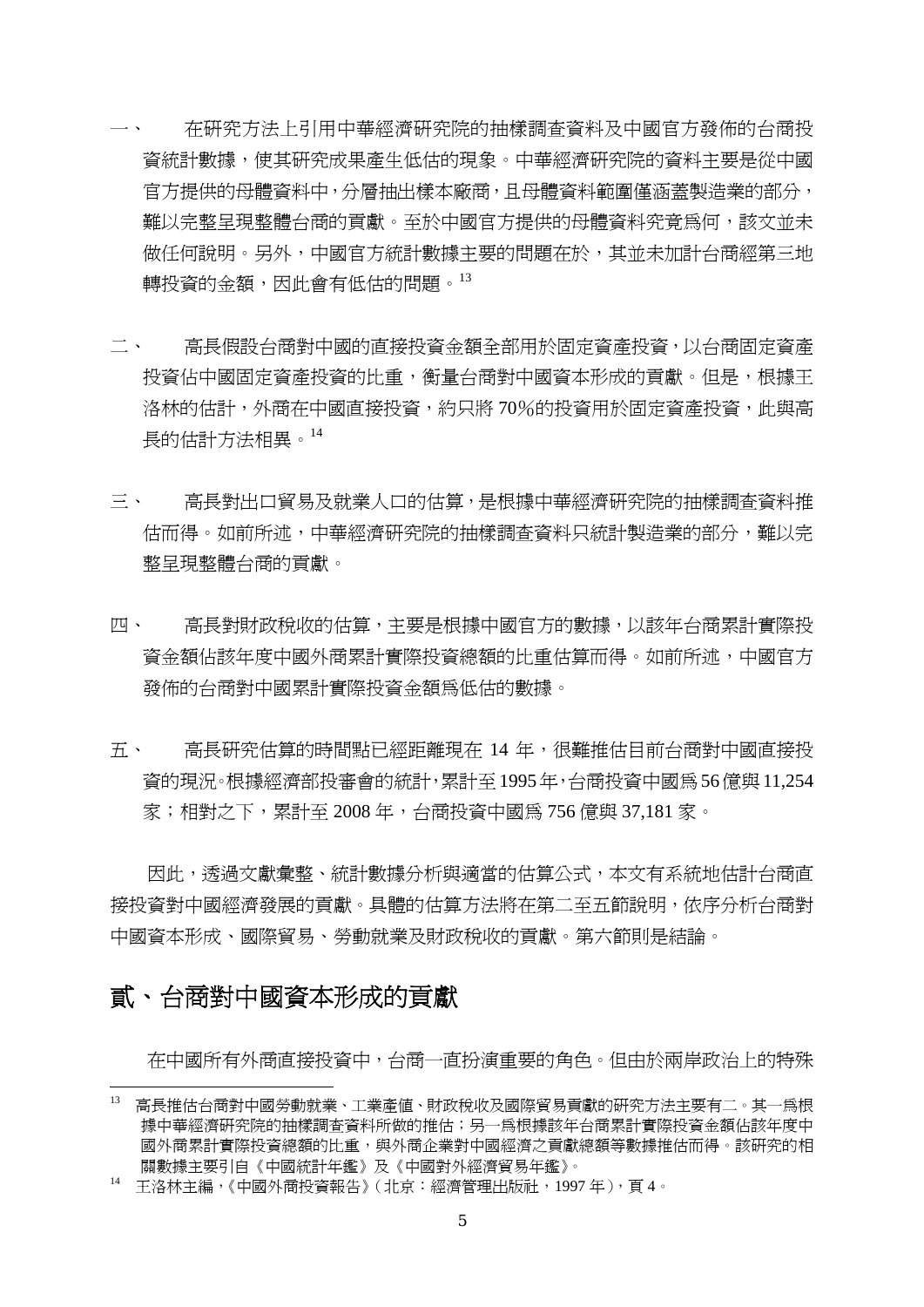關係,台灣政府對台商赴中國直接投資有嚴格的限制,導致許多台商必須以迂迴的方 式,將資金匯往第三地註冊控股公司,再對中國進行直接投資進入中國。15換言之,台 灣的管制政策導致兩岸經貿統計數據的失真。其次,台商許多經由不明管道投資中國的 資金,根本就不符合台灣政府的法令規定,因而不敢向投審會申報。最後,台商在中國 盈利再投資的金額,台灣投審會無法確實掌握,亦造成統計上的困難。

 相較之下,由於台商對中國直接投資必須向中國商務部登記,而且中國商務部較能 有效統計台商盈利轉投資的金額,因此本研究將以中國商務部及《中國統計年鑑》的統 計數據為基礎,進一步估算台商在中國直接投資的規模。在估算上,由於中國商務部在 外商直接投資的統計上,是以資金的最終來源地進行國家(地區)的分類,台商經英屬 維京群島(British Virgin Islands)及開曼群島(Cayman Islands)等地對中國直接投資的 金額,在國家(地區)的分類上,被歸類為英屬維京群島及開曼群島等地。<sup>16</sup>也就是說, 中國商務部並未將台商經英屬維京群島及開曼群島等地轉投資中國的金額歸類為台商 對中國直接投資的規模。因此,本研究以中國商務部及《中國統計年鑑》所發佈的數據 為基礎,加計台商經英屬維京群島及開曼群島等地轉投資的金額,推估台商對中國直接 投資的規模。

然而,由於無法直接得知台商經英屬維京群鳥及開曼群鳥等地轉投資中國的金額, 因此只能透過相關文獻推估台商所佔的比重。首先,根據中國商務部的推估,2002 年英 屬維京群島及開曼群島對中國直接投資的 73 億美元中,57 億美元來自於台商的迂迴投 資,佔比 78%。17其次,中國商務部國際貿易經濟合作研究院在 2004 年估計,英屬維 京群島、開曼群島等地對中國直接投資的資金中,台商佔比約 70%。<sup>18</sup>第三,沈丹陽認 為,英屬維京群島等自由港對中國直接投資的資金,三分之二以上來自於台商。<sup>19</sup>最後, 根據童振源對台商的田野調查,中國從英屬維京群島來的直接投資絕大部份是台灣的資 金。<sup>20</sup>

簡言之,大部份研究估計台商經英屬維京群島及開曼群島等地轉投資中國金額的比 重皆在 70%上下,因此本研究將以 70%做為參數,估算台商在中國直接投資的規模。 算式說明如下:

<sup>15</sup> 中華民國經濟部投資業務處 編,《香港投資環境簡介》,(台北:經濟部,2006年),頁15。

<sup>16</sup> 高敏雪 主編,《對外直接投資統計基礎讀本》,(北京:經濟科學出版社,2005 年),頁 29-31。

<sup>17</sup> 朱炎,《台商在中國-中國旅日經濟學者的觀察報告》(台北:財訊出版社股份有限公司,2006 年), 頁 30-31。

 $18$  〈台商大陸投資模式正在起變化〉,中國商務部,2004年8月4日,http://tinyurl.com/kl32cp。

<sup>19</sup> 王志樂 主編,《2007 跨國公司中國報告》,(北京:中國經濟出版社,2007 年),頁 108。

<sup>20</sup> 童振源,《全球化下的兩岸經濟關係》(台北:生智文化事業有限公司,2003 年),頁 25-27。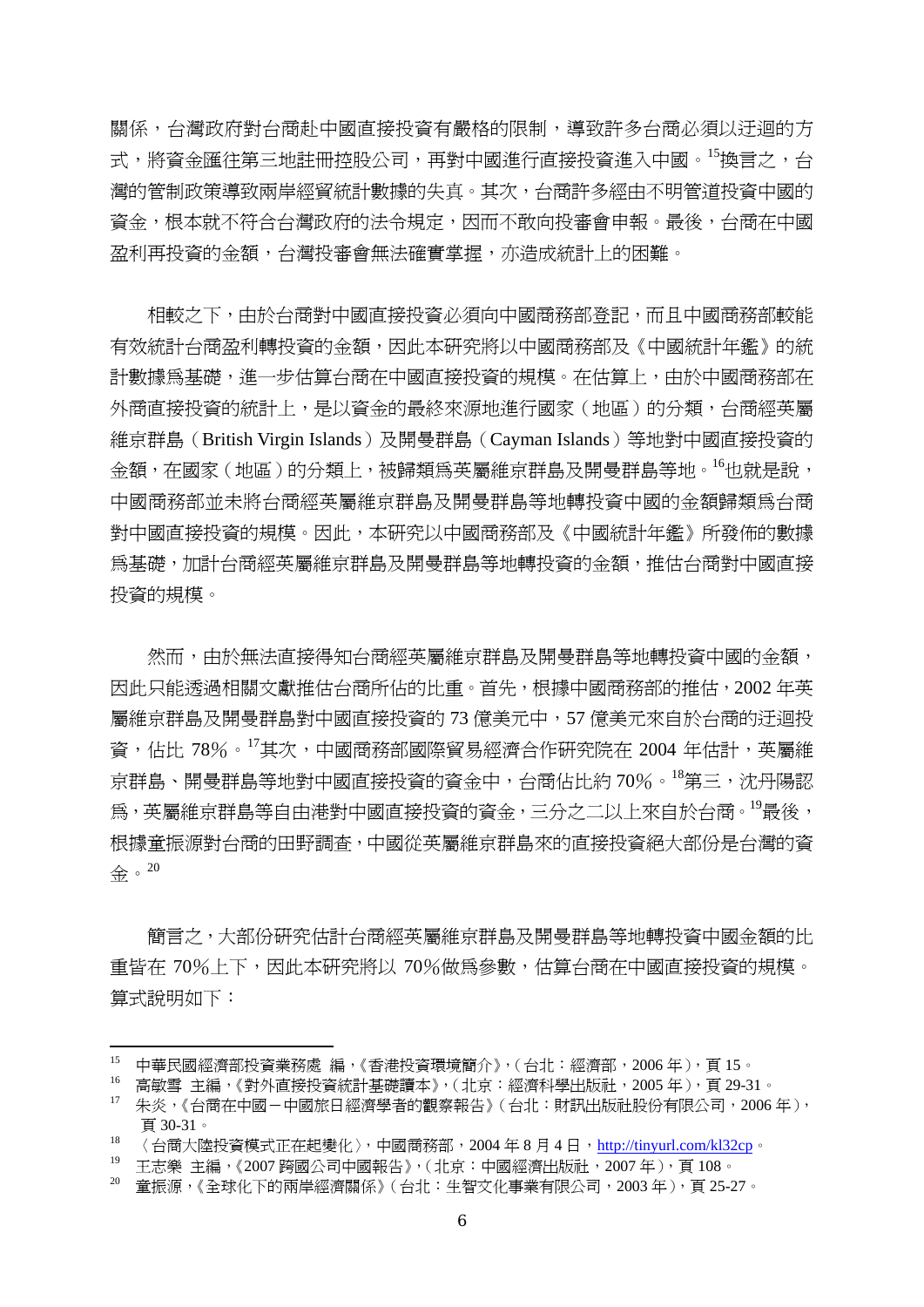$A = B + C \times 70\%$ 

A:台商直接投資金額

B:中國官方發佈的台商直接投資金額

C:中國官方發佈的英屬維京群島及開曼群島等地直接投資金額

根據中國商務部的統計,截至 2008 年底,累計台商對中國直接投資金額為 476.60 億美元;英屬維京群島對中國直接投資金額為 901.00 億美元;開曼群島對中國直接投資 金額為 165.07 億美元。也就是說,台商經英屬維京群島及開曼群島轉投資金額約為 746.25 億美元 (1,066.07 億美元 × 70%)。因此, 將台商對中國直接投資金額 476.60 億 美元, 與台商經英屬維京群鳥及開曼群島轉投資金額 746.25 億美元加總後, 估計台商對 中國直接投資的金額約為 1,222.85 億美元。<sup>21</sup>(見表一)

表一:本研究估計台商對中國直接投資的金額:1979-2008 年

單位:億美元

| 本研究估計的台商對 | 中國官方發佈的台商 | 英屬維京群島及開曼群 | 台商經英屬維京群島及開曼      |
|-----------|-----------|------------|-------------------|
| 中國直接投資金額  | 對中國直接投資金額 | 島對中國直接投資金額 | 群島對中國直接投資金額       |
| A)        | B)        | (C)        | $(C \times 70\%)$ |
| 1.222.85  | 476.60    | 1,066.07   | 746.25            |

註:  $A = B + C \times 70\%$ 。

資料來源:本研究自行整理。

本研究估計的結果,與台灣陸委會估計的範圍一致。台灣陸委會於 2006 年中估計 得出,累計台商在中國直接投資的金額約為 1,000 至 1,500 億美元,遠高於台灣投審會 及中國商務部的統計結果。<sup>22</sup>此外,台商直接投資的項目數與台商實際投資金額的估計 方法相同。估計方法為,根據中國商務部公布的統計,以台商直接投資的項目數,加計 百分之七十英屬維京群島及開曼群島直接投資的項目數。

 加計台商經英屬維京群島及開曼群島的轉投資金額後,台商從中國第五大外商,轉 變成為中國第二大外商。根據中國商務部原來的統計,截至 2008 年底,累計台商對中 國直接投資金額為 476.60 億美元,佔所有外商直接投資金額 5.59%,台商名列中國第五 大外商,次於港澳、英屬維京群島、日本及美國。然而,加計台商經英屬維京群島及開 曼群島轉投資中國的金額後,本研究估計,累計台商對中國直接投資金額為 1,222.85 億

 $^{21}$  中華民國行政院大陸委員會,「兩岸經濟統計月報」(第 193 期 ), http://www.mac.gov.tw/big5/statistic/em/193/29.pdf。

<sup>22</sup> 童振源,〈大陸政策與兩岸經貿關係〉,國家政策講座,台北:國立政治大學社會科學院行政管理碩士 學程主辦,2007 年 3 月 1 日。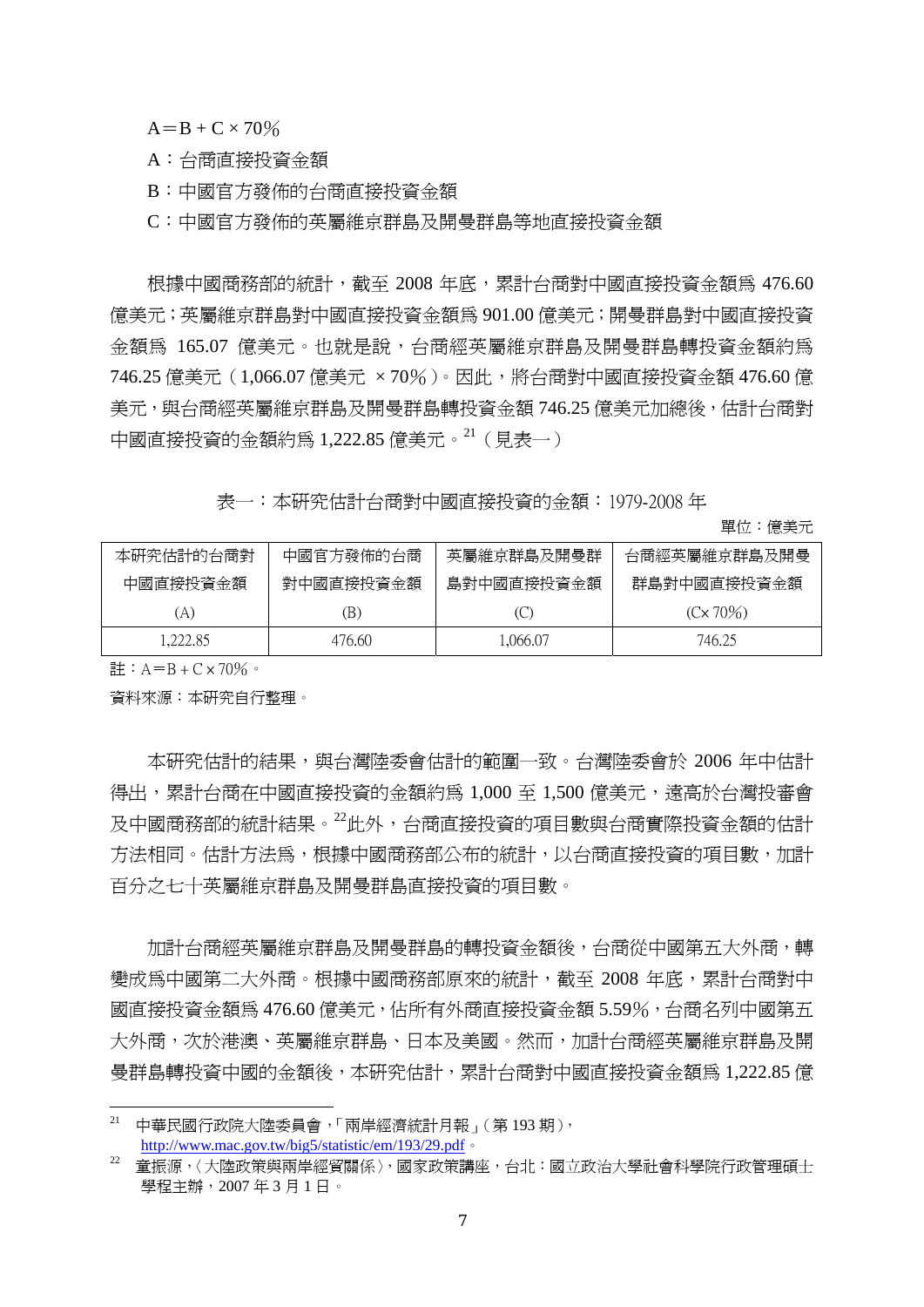美元,佔所有外商直接投資金額 14.34%,台商名列中國第二大外商,僅次於港澳商。 不過,本研究沒有估算台商經英屬維京群島及開曼群島以外的第三地對中國直接投資的 規模,因此不論在台商直接投資金額或項目數上,本研究應該還是存在低估的問題。特 別是在 1997 年以前,台商多是透過香港、新加坡及美國等地轉投資中國。<sup>23</sup>(見表二)

表二:中國外商直接投資累計實際投資金額: 1979-2008 年-本研究估計

單位:億美元;%

| 排序 | 國家(地區) | 項目      | 實際投資金額   | 比重    |
|----|--------|---------|----------|-------|
|    | 港澳     | 310,608 | 3,578.02 | 41.97 |
|    | 台灣     | 92,818  | 1,222.85 | 14.34 |
|    | 日本     | 41,126  | 653.76   | 7.67  |
|    | 美國     | 56,610  | 596.50   | 7.00  |
|    | 南韓     | 48,808  | 419.10   | 4.92  |

資料來源:本研究自行整理。

 除估計累計至 2008 年底台商對中國直接投資金額的數據外,運用上述公式,還可 以分別估算各年度台商對中國直接投資的金額。但需要注意的是,台商並非一直以來都 是透過英屬維京群島及開曼群島轉投資中國。台商開始將資金大量匯往英屬維京群島及 開曼群島轉投資中國,大約在 1996年以後。<sup>24</sup>也就是說, 1997年以前, 台商大多是透 過英屬維京群島及開曼群島以外的第三地轉投資中國。因此,上述公式估算 1997 年以 後台商每年對中國直接投資金額應該比較可信,而估算 1997 年以前的年度數據之誤差 應該較大。

計算上,將中國官方發佈的 1997 年至 2008 年每年台商對中國直接投資的金額,加 計英屬維京群島及開曼群島對中國直接投資金額的 70%後,即可估計出每年台商對中國 直接投資的金額。從估計的結果來看,1997 年至 2008 年,台商對中國直接投資 1,060.63 億美元中,高達 735.09 億美元是由英屬維京群島及開曼群島轉投資。另外,雖然每年台 商對中國直接投資的金額雖略有波動,但整體上呈現穩定成長的趨勢。特別是,2006 年以後,每年台商對中國直接投資的金額皆超過 100 億美金。(見表三)

 中華民國經濟部投資業務處 編,《香港投資環境簡介》,(台北:經濟部,2006年),頁15。

<sup>24</sup> 童振源,《全球化下的兩岸經濟關係》(台北:生智文化事業有限公司,2003 年),頁 25。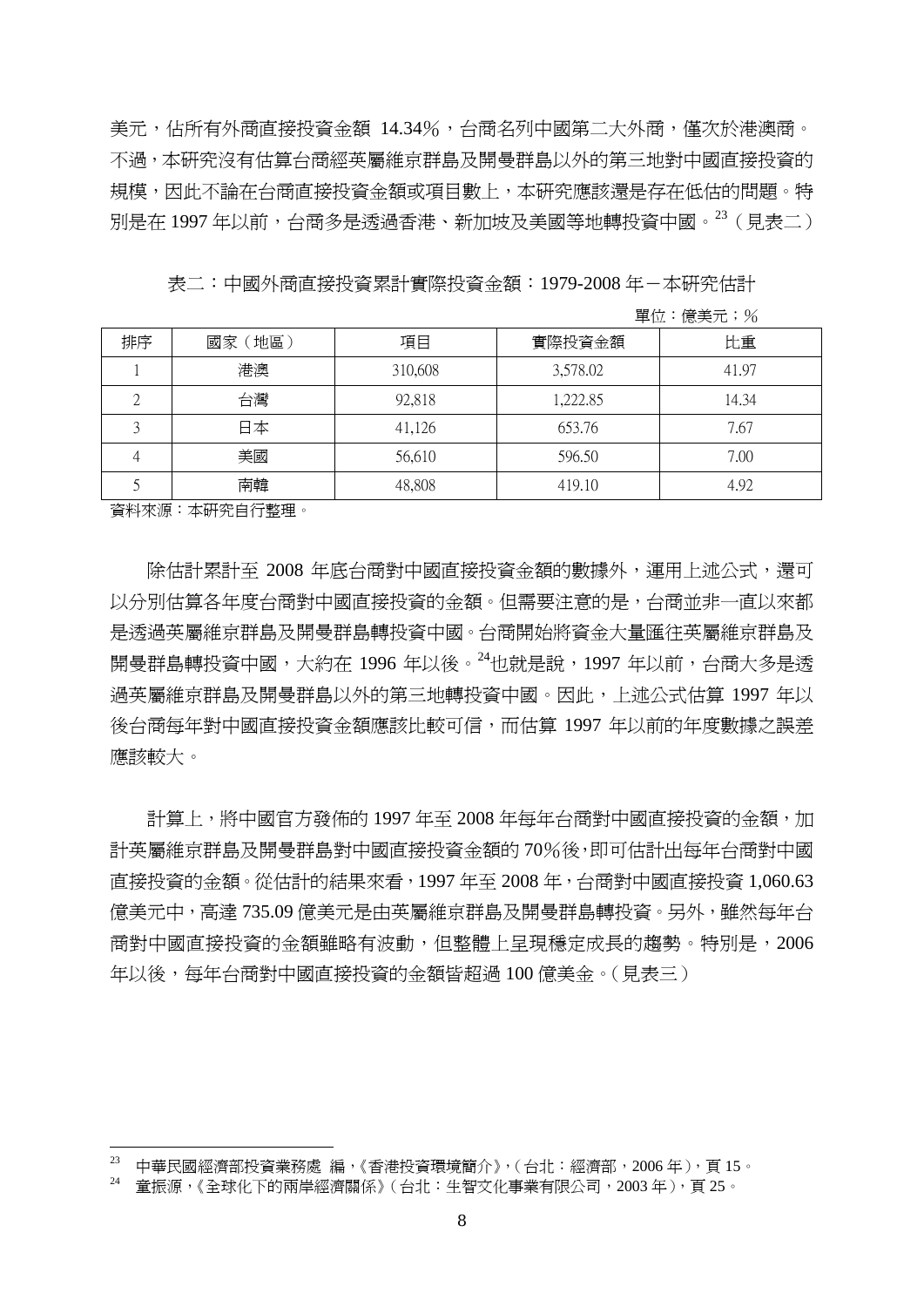表三:本研究估計歷年台商對中國直接投資的金額:1997-2008 年

|      |          |        |        |        |          | 半世・昼大ル   |
|------|----------|--------|--------|--------|----------|----------|
|      | 本研究估計    | 中國官方發  | 英屬維京群  | 開曼群島   | 英屬維京群    | 台商經英屬    |
|      | 的台商對中    | 佈的台商直  | 島對中國直  | 對中國直接  | 島與開曼群    | 維京群島及    |
| 年度   | 國直接投資    | 接投資金額  | 接投資金額  | 投資金額   | 島對中國的    | 開曼群島對    |
|      | 金額       | (B)    |        |        | 投資金額     | 中國直接投    |
|      | (A)      |        |        |        | (C)      | 資金額      |
|      |          |        |        |        |          | (Cx 70%) |
| 1997 | 46.02    | 32.89  | 17.17  | 1.58   | 18.75    | 13.13    |
| 1998 | 59.64    | 29.15  | 40.31  | 3.24   | 43.55    | 30.49    |
| 1999 | 54.17    | 22.97  | 38.33  | 6.24   | 44.57    | 31.20    |
| 2000 | 47.25    | 25.99  | 26.59  | 3.78   | 30.37    | 21.26    |
| 2001 | 72.56    | 29.80  | 50.42  | 10.67  | 61.09    | 42.76    |
| 2002 | 90.79    | 39.71  | 61.17  | 11.80  | 72.97    | 51.08    |
| 2003 | 80.27    | 33.77  | 57.77  | 8.66   | 66.43    | 46.50    |
| 2004 | 92.58    | 31.17  | 67.30  | 20.43  | 87.73    | 61.41    |
| 2005 | 98.30    | 22.00  | 90.00  | 19.00  | 109.00   | 76.30    |
| 2006 | 114.76   | 21.36  | 112.48 | 20.95  | 133.43   | 93.40    |
| 2007 | 151.60   | 17.74  | 165.52 | 25.71  | 191.23   | 133.86   |
| 2008 | 152.69   | 18.99  | 160.00 | 31.00  | 191.00   | 133.70   |
| 合計   | 1,060.63 | 325.54 | 887.06 | 163.06 | 1,050.12 | 735.09   |

單位:億美元

 $\# : A = B + C \times 70\%$ 

資料來源:中國經濟信息網統計資料庫,http://tinyurl.com/nm42d9。中華民國行政院大陸委員會,「兩岸經 濟統計月報」(第193期),http://www.mac.gov.tw/big5/statistic/em/193/10.pdf。

 最後,以台商固定資產投資佔中國全社會固定資產投資的比重,衡量 1997 年至 2008 年各年台商對中國資本形成的貢獻率。中國全社會固定資產投資的數據,來自於中國經 濟信息網統計資料庫。至於台商固定資產投資的金額,則需另做估計。

高長的研究假設台商直接投資金額完全投入固定資產投資,但實際上,台商直接投 資金額不可能完全投入固定資產投資。根據王洛林的估計,外商在中國直接投資,約只 將 70%的直接投資金額用於固定資產投資。<sup>25</sup>本研究將採用王洛林估計的比率估算。因 此,將 1997年以後,各年台商對中國直接投資金額乘以 70%,即可求得各年台商固定 資產投資的金額。算式說明如下:

<sup>25</sup> 王洛林主編,《中國外商投資報告》(北京:經濟管理出版社,1997 年),頁 4。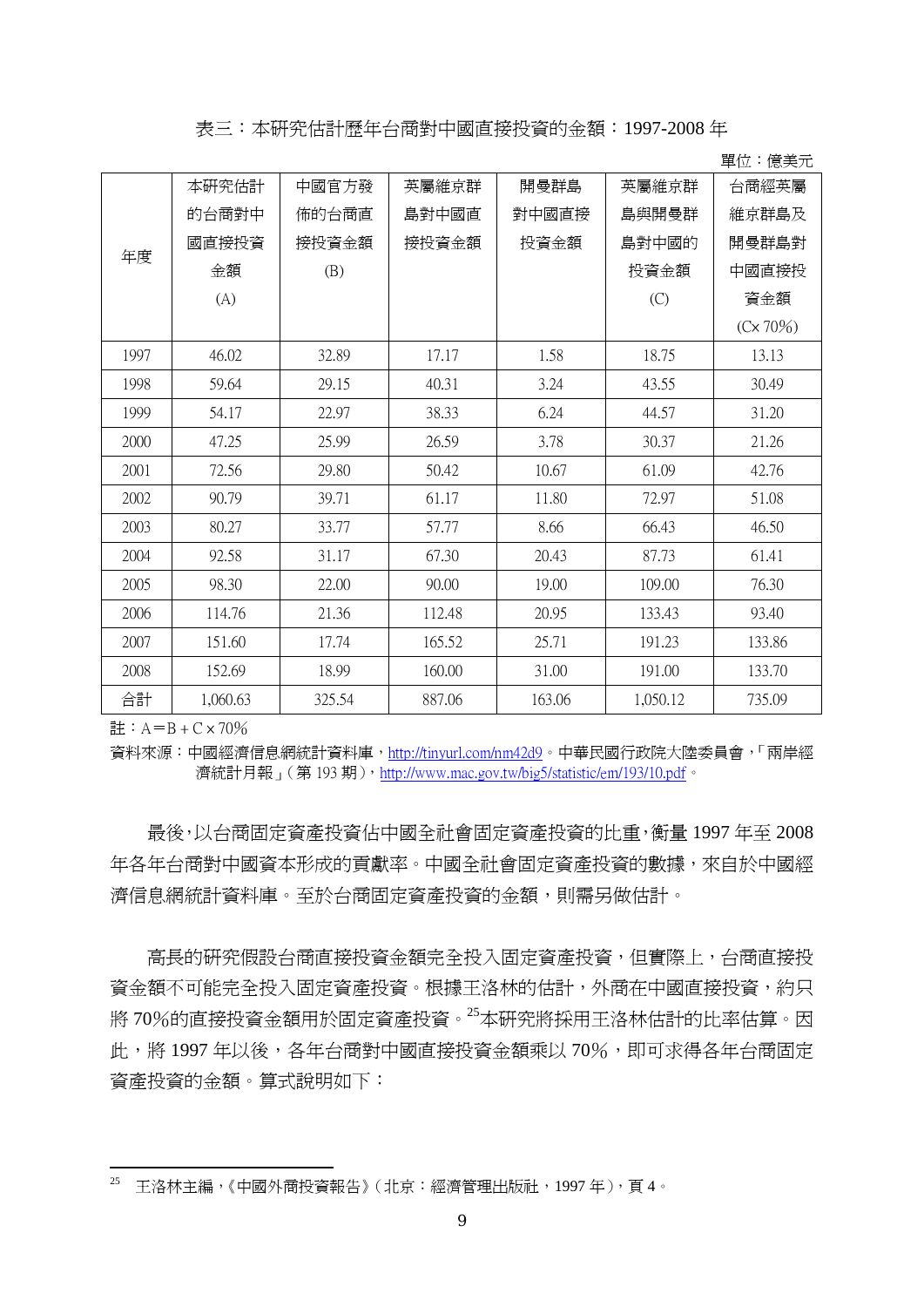$A=B \times 70\%$ 

A:台商固定資產投資

B:台商對中國直接投資金額

 估計後,本研究發現,自1997年至2008年,累計台商在中國直接投資金額為1,060.63 億美元,佔中國全社會固定資產投資的 0.69%。其中,1997 年至 2002 年,台商對中國 資本形成的貢獻率大約維持在 1.1%左右,但 2000 年台商對中國資本形成的貢獻率僅 0.83%。另外,2003 年至 2008 年,雖然台商固定資產投資維持成長的趨勢,但中國全 社會固定資產投資成長幅度更大,因此台商對中國資本形成的貢獻率逐年下降。2003 年,台商對中國資本形成的貢獻率為 0.84%; 但到了 2008 年,台商的貢獻率只剩 0.42 %。(見表四)

表四:本研究估計台商固定資產投資佔中國全社會固定資產投資的比重(1997-2008 年)

| 年度   | 全社會        | 台商對中國    | 台商     | 台商       |
|------|------------|----------|--------|----------|
|      | 固定資產投資     | 直接投資金額   | 固定資產投資 | 固定資產投資比重 |
| 1997 | 3,012.21   | 46.02    | 32.21  | 1.07     |
| 1998 | 3,430.70   | 59.64    | 41.75  | 1.22     |
| 1999 | 3,605.64   | 54.17    | 37.92  | 1.05     |
| 2000 | 3,975.57   | 47.25    | 33.08  | 0.83     |
| 2001 | 4,496.28   | 72.56    | 50.79  | 1.13     |
| 2002 | 5,255.52   | 90.79    | 63.55  | 1.21     |
| 2003 | 6,713.62   | 80.27    | 56.19  | 0.84     |
| 2004 | 8,515.36   | 92.58    | 64.81  | 0.76     |
| 2005 | 11,000.17  | 98.30    | 68.81  | 0.63     |
| 2006 | 14,086.62  | 114.76   | 80.33  | 0.57     |
| 2007 | 18,799.65  | 151.60   | 106.12 | 0.56     |
| 2008 | 25,208.66  | 152.69   | 106.88 | 0.42     |
| 合計   | 108,100.00 | 1,060.63 | 742.44 | 0.69     |

單位:億美元;%

註:「台商固定資產投資」=「台商對中國直接投資金額」 × 70%

資料來源:中國經濟信息網統計資料庫,http://tinyurl.com/nm42d9。

### 參、台商對中國國際貿易的貢獻

外商成為中國國際貿易發展的主體,與其從事加工貿易的生產模式有絕對的關係。 中國稱此類外商為「兩頭在外」型的企業。「兩頭在外」意謂,外商在中國加工製造所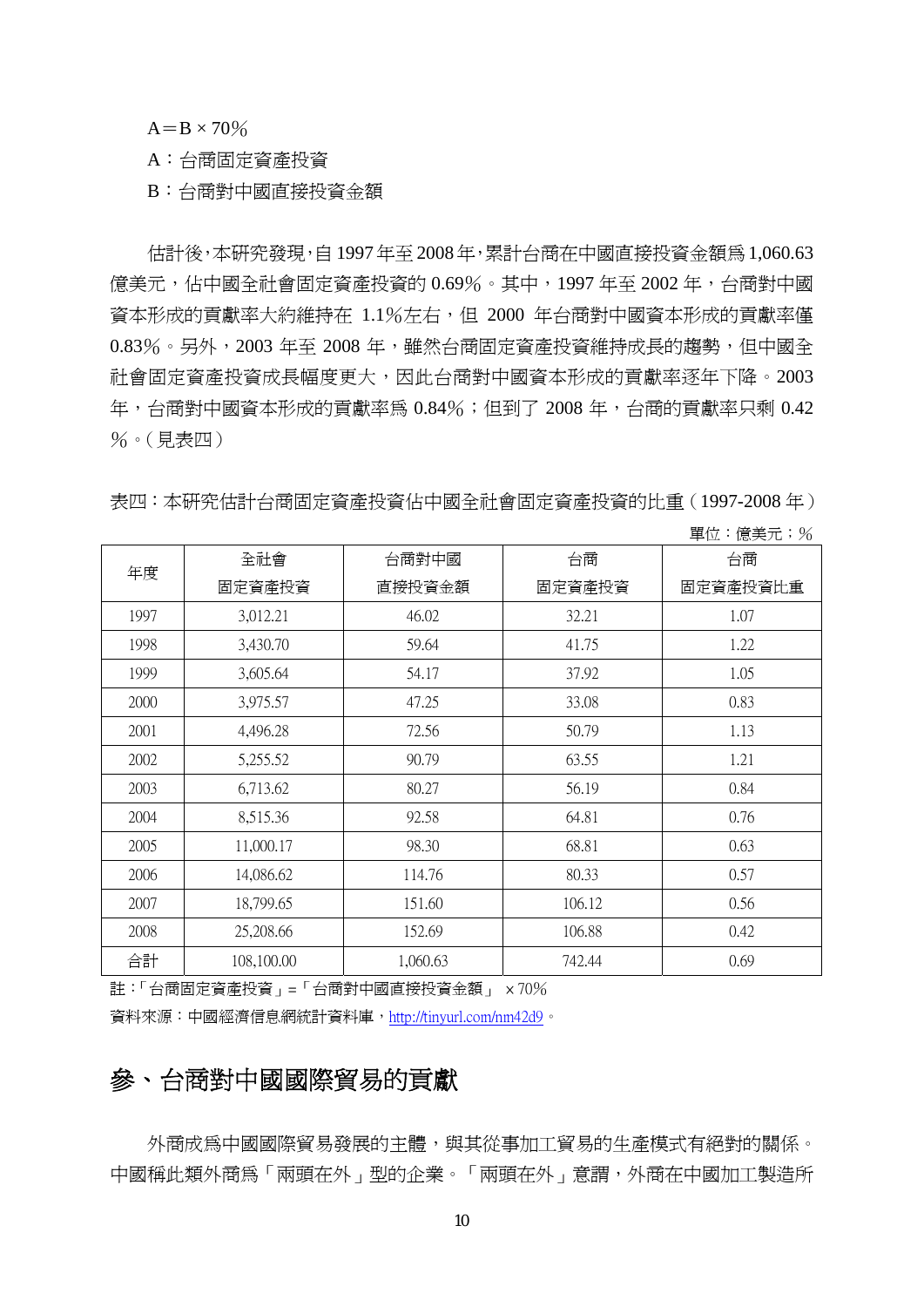需的原材料及中間財大都採購自國外,而加工後的製成品又往國際市場銷售。因此,隨 著外商對中國直接投資規模不斷擴大,中國進出口總額迅速擴張。中國經濟信息網統計 資料庫的數據顯示,自 1980 年至 2008 年,累計中國進出口總額達 14 兆 6,197 億美元, 其中外商貢獻 7 兆 5.166 億美元, 佔比 51.4%。 $^{26}$ 

 自 1980 年至 2008 年,中國國際貿易總額超過半數由外商所貢獻。但從官方所發布 的統計數據中,無法區分各類別外商對中國國際貿易的貢獻。因此,要衡量台商對中國 國際貿易的貢獻,只能透過估計的方法。由於台商對中國直接投資主要集中在製造業, 使台商在中國的進出口傾向明顯高於其他外商。<sup>27</sup>因此,在估計上,本研究將考量各外 商在中國的進出口傾向及各外商直接投資金額的比重後,估計出台商佔外商進出口的比 重;其次,再將台商佔外商進出口的比重乘以外商進出口總額,即可估算出台商對中國 國際貿易規模的貢獻。

本研究以加權平均數的概念,估計台商佔外商進出口貿易總額的比重。在計算上, 以進出口傾向為權數;另外,假設各類別外商生產效率相同,且投入比重等於產出比重 的條件下,以累計外商直接投資金額的佔比為觀察值(下式中的 B、D、F)。算式說明 如下:

 $G= (A \times B)$  /(  $A \times B + C \times D + E \times F$ )

- G:台商佔外商進(出)口貿易總額的比重
- A:台商進(出)口傾向
- B:台商累計直接投資金額佔外商累計直接投資金額比重
- C:港澳商進(出)口傾向
- D:港澳商累計直接投資金額佔外商累計直接投資金額比重
- E:其他外商進(出)口傾向

F:其他外商累計直接投資金額佔外商累計直接投資金額比重

 在數據的引用上,進出口傾向來自於高長的研究成果;累計台商與外商直接投資金 額則來自於上一節估計結果及中國商務部的數據。根據高長的研究,1995 年各類外商在 中國的進出口傾向,分別為:港澳商進口 24.1%、出口 33.2%;台商進口 48.9%、出口 52.1%; 其他外商淮口 38.4%、出口 42.2%。<sup>28</sup>另外,根據本研究的估計結果及中國商

<sup>&</sup>lt;sup>26</sup> 中國經濟信息網統計資料庫,http://tinyurl.com/nm42d9。

<sup>27</sup> 出口傾向指廠商生產產品總值的出口比率;進口傾向指廠商採購原料及中間財總值的進口比率。

<sup>28</sup> 高長,〈台商在大陸投資趨勢及其對大陸經濟之影響〉,《經濟情勢暨評論》(台北),第 3 卷第 1 期(1997 年5月),頁136-147。高長、季聲國,《台商與外商在大陸投資經驗之調查研究-以製造業為例(第 三年)》(台北:中華經濟研究院,1997 年),頁 101-107。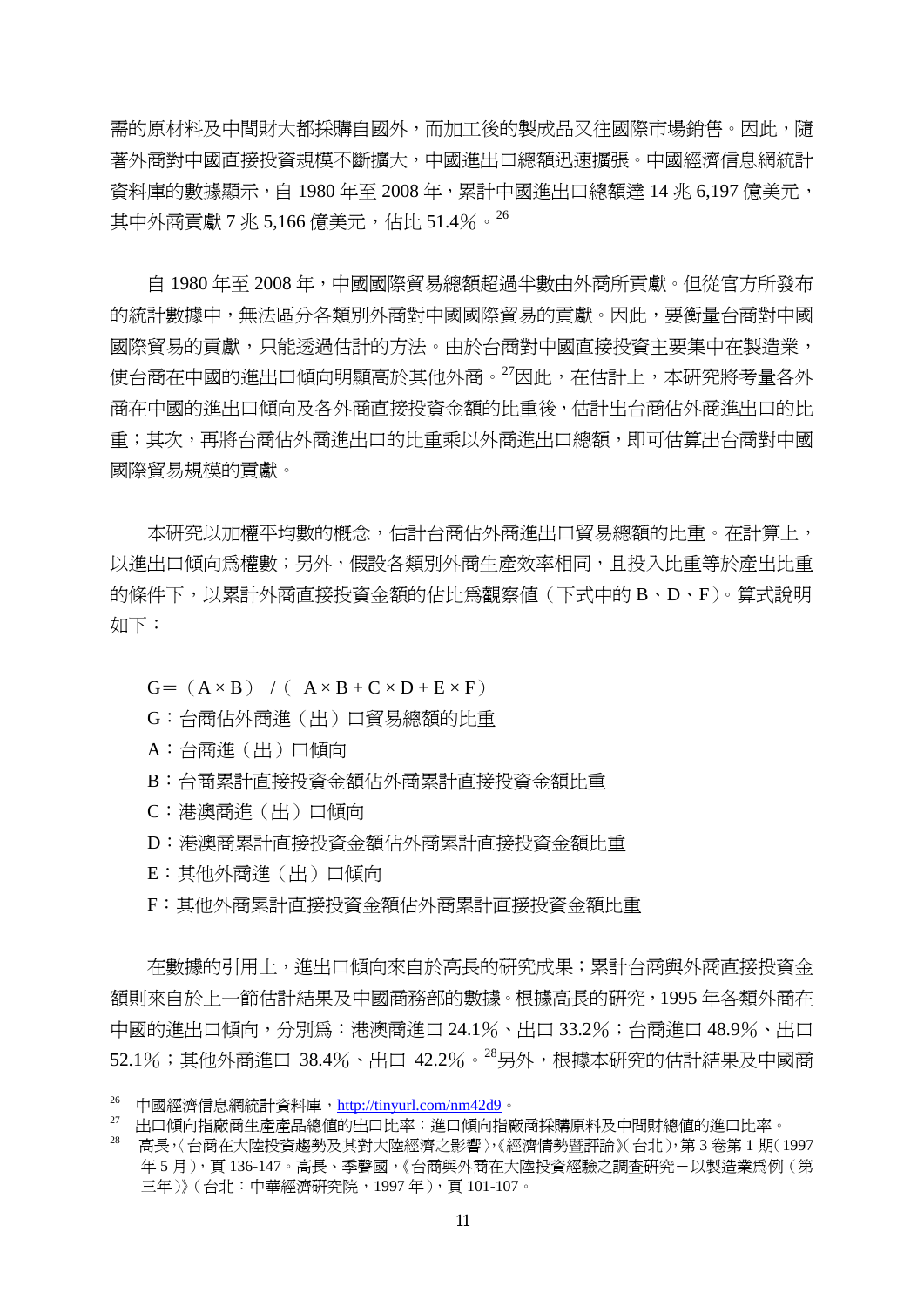務部的統計,累計至 2008 年底,外商在中國累計直接投資金額的佔比,分別為:港澳 商 42.0%,台商 14.3% (加計台商經英屬維京群島及開曼群島等地轉投資的部分),其 他外商 43.7%。29

因此,將以上數據,代入上述公式,即可估算出台商佔外商進出口貿易總額的比重。 經過計算,自 1980年至 2008年,台商佔中國所有外商進口的比重平均約為 20.23%; 台商佔中國所有外商出口的比重平均約為 18.34%。特別需要注意的是,本研究採用淮 出口傾向的數據,是來自於高長 1997 年的研究成果,因為本研究無法取得近年來其他 外商在中國進出口傾向的數據。因此,後續研究應補足此部分的缺失,力求更為嚴謹的 估算成果。(見表五;表六)

表五:本研究估計台商佔中國外商的進口比重:1980-2008 年

單位:%

|        |       |      |       |      |       | $\overline{1}$<br>$\sim$ |
|--------|-------|------|-------|------|-------|--------------------------|
| 台商佔中國  | 台商    | 台商   | 港澳商   | 港澳商  | 其他外商  | 其他外商                     |
| 外商進口比重 | 進口傾向  | 投資佔比 | 進口傾向  | 投資佔比 | 進口傾向  | 投資佔比                     |
| (G)    | (A)   | (B)  | (C)   | (D)  | (E)   | (F)                      |
| 20.23  | 48.90 | 14   | 24.10 | 42   | 38.40 | 44                       |

 $\exists \vdots G = (A \times B)$  /( $A \times B + C \times D + E \times F$ )

資料來源:本研究自行計算。

表六:本研究估計台商佔中國外商的出口比重:1980-2008 年

單位:%

| 台商佔中國  | 台商    | 台商   | 港澳商   | 港澳商  | 其他外商  | 其他外商 |
|--------|-------|------|-------|------|-------|------|
| 外商出口比重 | 出口傾向  | 投資佔比 | 出口傾向  | 投資佔比 | 出口傾向  | 投資佔比 |
| (G)    | (A)   | (B)  | (C)   | (D)  | Œ)    | (F)  |
| 18.34  | 33.20 | 42   | 52.10 | 14   | 42.20 | 44   |

 $\overrightarrow{a}$  : G = (A × B) /(A × B + C × D + E × F)

資料來源:本研究自行計算。

 然後,將台商佔中國外商進口的比重 20.23%及台商佔中國外商出口的比重 18.34 %,分別乘以外商的進出口總額,即可估計出台商對中國國際貿易規模的貢獻。算式說

 29 中華民國行政院大陸委員會,「兩岸經濟統計月報」(第 193 期), http://www.mac.gov.tw/big5/statistic/em/193/29.pdf。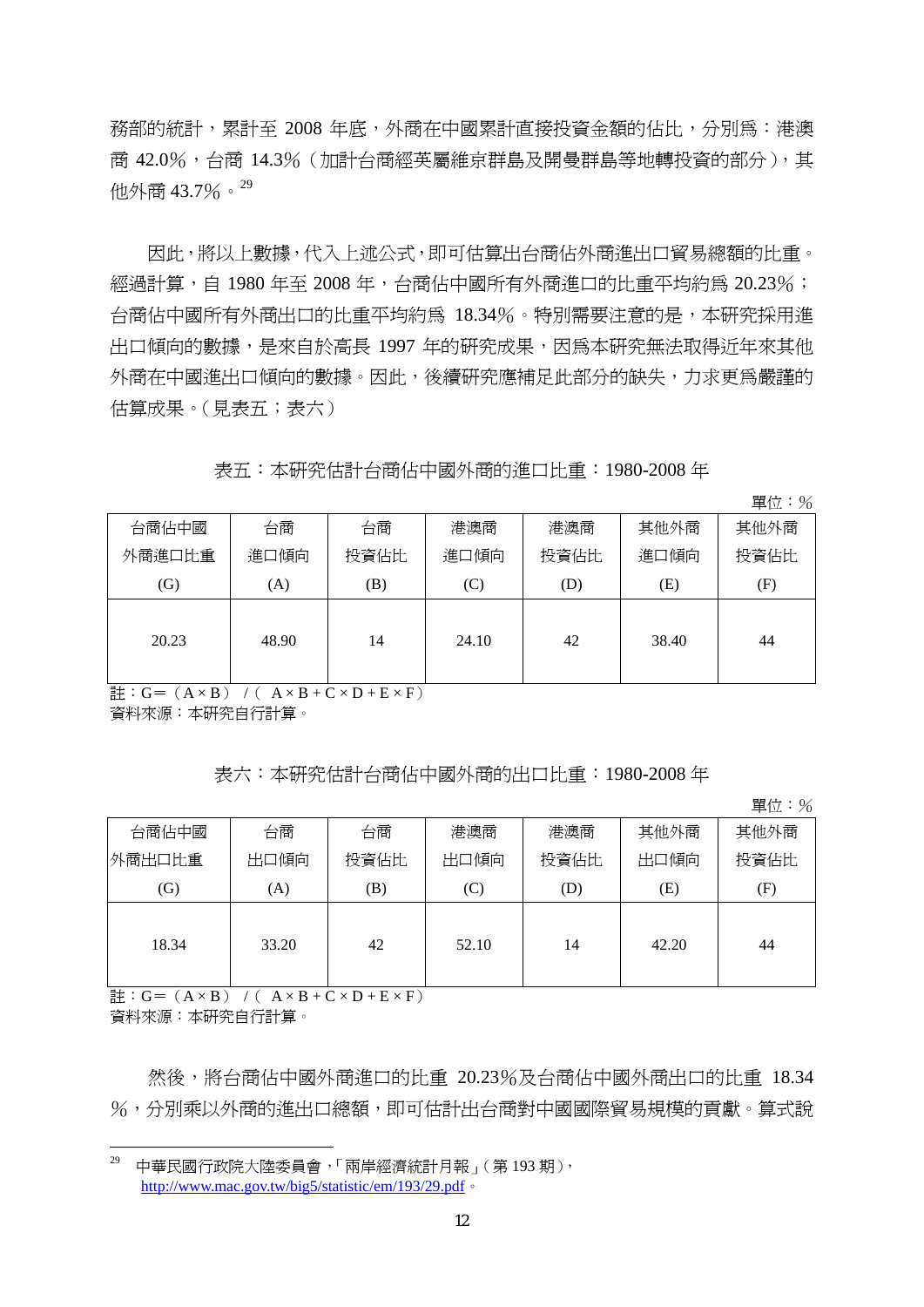明如下:

 $A=B \times C$ 

A:台商進(出)口總額

B:外商進(出)口總額

C:台商佔外商進(出)口的比重

自 1980 年至 2008 年,累計外商在中國的進口總額為 3 兆 5,605 億美元;累計外商 在中國的出口總額為 3 兆 9,557 億美元。<sup>30</sup>因此,將台商佔中國外商進口比重 20.23%, 乘以外商在中國的進口總額 3 兆 5,605 億美元後,估計台商對中國進口的貢獻為 7,203 億美元。另外,將台商佔中國外商出口比重 18.34%,乘以外商在中國的出口總額 3 兆 9,557 億美元,估計台商對中國出口的貢獻為 7,255 億美元。

 最後,加總進出口數據,本研究估計,自 1980 年至 2008 年,累計台商對中國國際 貿易規模的貢獻為 1 兆 4,458 億美元,台商佔中國外商國際貿易的比重為 19.23%,佔中 國國際貿易的比重為 9.89%。(見表七)

表七:台商對中國國際貿易的貢獻:1980-2008 年

單位:億美元;%

| 台商在中國  | 外商在中國  | 台商佔外商國際貿 | 中國      | 台商佔中國國際貿 |
|--------|--------|----------|---------|----------|
| 國際貿易總額 | 國際貿易總額 | 易總額的比重   | 國際貿易總額  | 易總額的比重   |
| (A)    | B)     | C)       | (D)     | Έ)       |
| 14.458 | 75,116 | 19.23    | 146,197 | 9.89     |

 $E : C = A \div B : E = A \div D$ 

資料來源:本研究自行計算。

此外,除上述的推估方法外,本研究設計另一種估算的公式,用以支持與驗證上述 的推估成果。此公式主要是透過台商出口傾向與台商工業產值兩個指標,估計台商對中 國出口貿易的貢獻。台商出口傾向表示,台商生產產品總值的出口比率,而台商工業產 值即代表台商生產產品的總值。因此,台商出口傾向與台商工業產值的乘積,即為台商 對中國出口貿易的貢獻。算式說明如下:

<sup>30</sup> 中國商務部網站,http://zhs.mofcom.gov.cn/tongji.shtml。中國投資指南網站, http://www.fdi.gov.cn/pub/FDI/default.htm。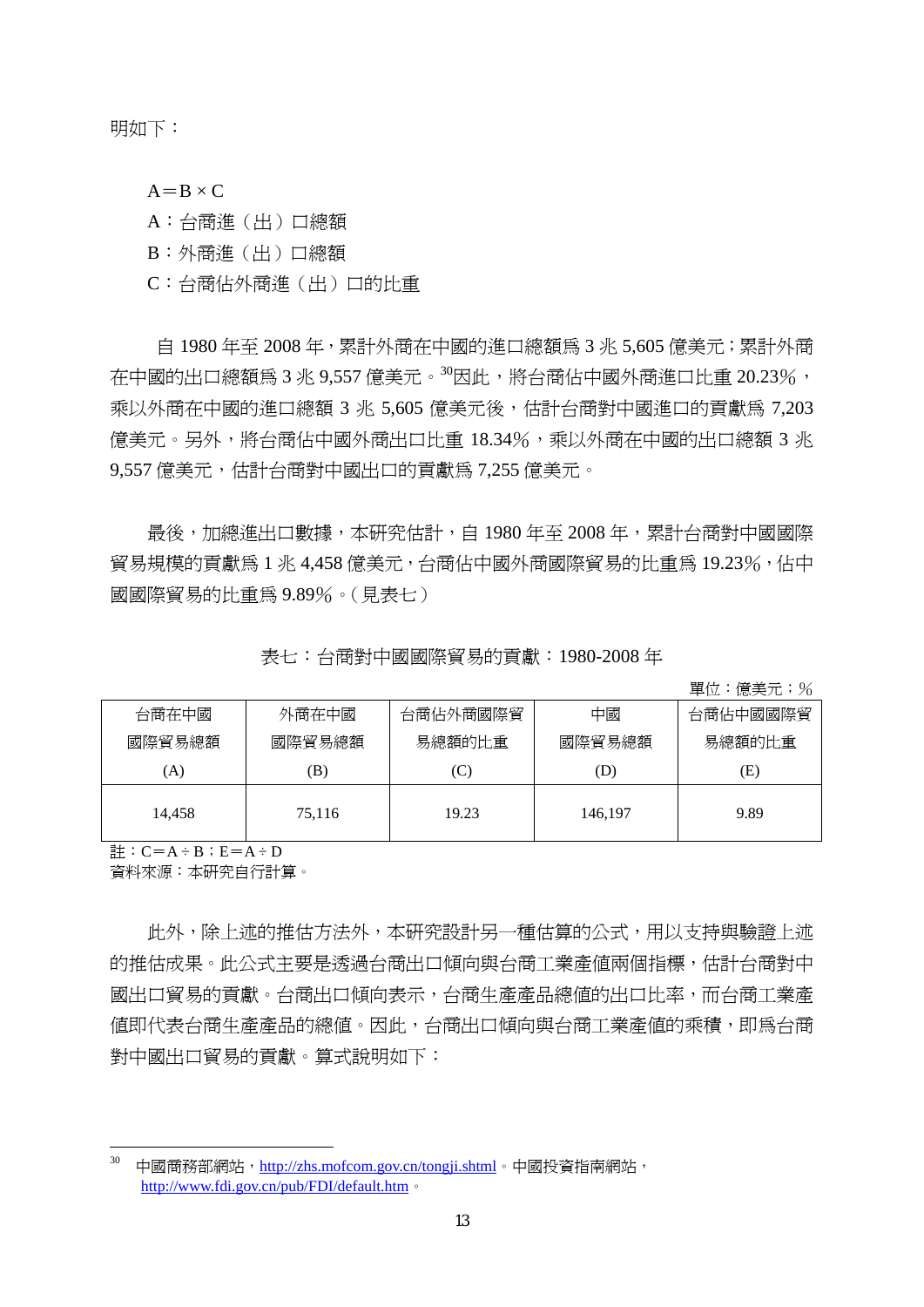$A=B \times C$ 

- A:台商出口總額
- B:台商出口傾向
- C:台商工業產值

 在數據的引用上,台商出口傾向引用自《製造業對外投資實況調查報告》歷年發佈 的數據。但由於《製浩業對外投資實況調查報告》的數據以各年度的統計為主,並未做 跨年度的估計,因此本研究匯整 1995 年至 2006 年台商在中國生產產品對外銷售比率的 數據,並以歷年平均做為衡量的基數(調查報告中,缺少 2000 年至 2002 年對外銷售比 率的數據)。<sup>31</sup>經過計算後,本研究估計歷年來台商在中國的出口傾向約為 54.84%。

特別需要注意的是,第二個方法引用的台商出口傾向數據,與第一個方法計算台商 佔中國外商出口比重時,所引用的台商出口傾向不僅出處不同,而且數值也不同。由於 第一個方法計算時需要各類別外商的進出口傾向,而《製造業對外投資實況調查報告》 僅統計台商的進出口傾向,未統計其他外商的出口傾向。本文為求數據的完整與一致, 第一個方法引用高長的研究成果,而不引用《製造業對外投資實況調杳報告》的數據。 根據高長的研究,1995 年台商出口傾向為 52.10%。<sup>32</sup>而第二個方法由於需要做跨年度 的估計,本文因此引用各年度《製浩業對外投資實況調杳報告》所發布的數據。然而, 其估計 1995年台商出口傾向的數值,與高長估計的結果不同。根據 1997年《製浩業對 外投資實況調查報告》的調查結果,1995年台商出口傾向為 61.00%。33

台商工業產值則採用本研究所推估的數據。在台商工業產值的計算上,本研究將以 外商工業產值,與本研究估算的台商佔外商直接投資比重(14.34%)的乘積為估算結果。 再者,外商工業產值的數據來自於中國商務部外資司公佈的統計資料。算式說明如下:

中華民國經濟部統計處 編,《製造業對外投資實況調查報告》,(台北:經濟部統計處,1997),頁 143-144。中華民國經濟部統計處 編,《製造業對外投資實況調查報告》,(台北:經濟部統計處,1999), 頁 289-292。中華民國經濟部統計處 編,《製造業對外投資實況調查報告》,(台北:經濟部統計處, 2000),頁 36。中華民國經濟部統計處 編,《製造業對外投資實況調查報告》,(台北:經濟部統計處, 2004),頁 49。中華民國經濟部統計處 編,《製造業對外投資實況調查報告》,(台北:經濟部統計處, 2005),頁 42。中華民國經濟部統計處 編,《製造業對外投資實況調查報告》,(台北:經濟部統計處, 2006),頁 51。中華民國經濟部統計處 編,《製造業對外投資實況調查報告》,(台北:經濟部統計處,  $2007)$ , 百43。

<sup>32</sup> 高長、季聲國,《台商與外商在大陸投資經驗之調查研究-以製造業為例(第三年)》(台北:中華經 濟研究院,1997 年),頁 101-107。

<sup>33</sup> 中華民國經濟部統計處 編,《製造業對外投資實況調查報告》,(台北:經濟部統計處,1997),頁 143-144。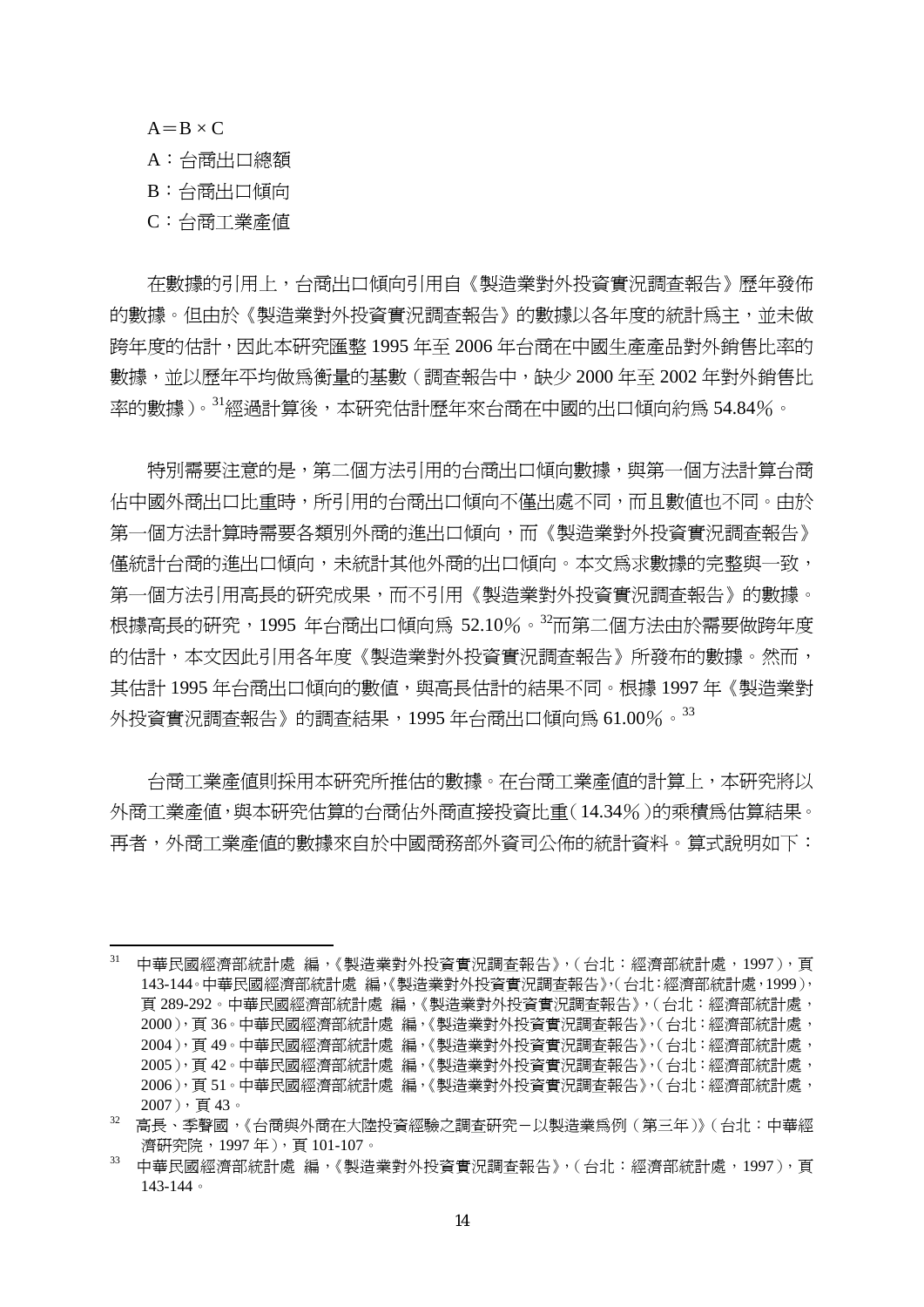$A=$  (C/B)  $\times$  D

A:台商工業產值

B:外商直接投資金額

C:本研究所估算的台商直接投資金額

D:外商工業產值

 然而,上述公式的設計與數據的引用,存在驗證上的侷限性。首先,公式估算的結 果,只能得知台商對中國出口貿易的貢獻,無法估算進口的部分。主要的困難在於,目 前官方所公布的數據中,大部分著重於外商產出面的統計,因此即使透過《製造業對外 投資實況調查報告》可以整理出台商在中國的進口傾向,卻無法找到足以代表外商原材 料及中間財進口產值的指標,形成估算台商對中國進口貿易貢獻的困難。其次,在外商 工業產值數據的蒐集上,目前僅能取得 1990 至 2007 年的數據,無法取得 1990 年以前 的數據。因此,為了支持與驗證第一個方法所推估的結果,下文進行估算時,將引用相 同期間的數據,使兩個估算方法的時間具有一致性,以進行數據的比較。

 為求兩個估算方法時間上的一致性,以下先以第一個方法估算 1990 年至 2007 年台 商對中國出口貿易的貢獻。根據中國商務部的數據,自 1990 年至 2007 年,累計外商在 中國出口總額為 3 兆 1,552 億美元(佔 1980 年至 2008 年累計外商在中國出口總額 80 %)。另外,本研究估計,台商佔中國外商出口的比重平均約為 18.34%。因此,將外商 在中國出口總額 3 兆 1,552 億美元,乘以台商佔中國外商出口比重 18.34%,估計 1990 年至 2007年,台商對中國出口留易的貢獻為 5.787 億美元。(見表八)

| 表八:台商對中國出口貿易的貢獻(1990-2007年-方法一) |  |
|---------------------------------|--|
|---------------------------------|--|

單位:億美元;%

| 台商對中國   | 外商在     |          |
|---------|---------|----------|
| 出口貿易的貢獻 | 中國出口的總額 | 中國外商出口比重 |
| (A)     | B)      | (C)      |
| 5,787   | 31,552  | 18.34    |

計:  $A=B \times C$ 

資料來源:本研究自行整理。

另一方面,再以第二個方法,也就是台商出口傾向與台商工業產值兩個指標的乘 積,推估台商對中國出口貿易的貢獻。首先,將外商工業產值乘以本研究估算的台商佔 外商直接投資金額比重 14.34%,即可估計出台商工業產值。根據中國商務部外資司的 統計,自 1990 年至 2007 年,累計外商工業產值為 57 兆 7.764 億人民幣。因此,本研究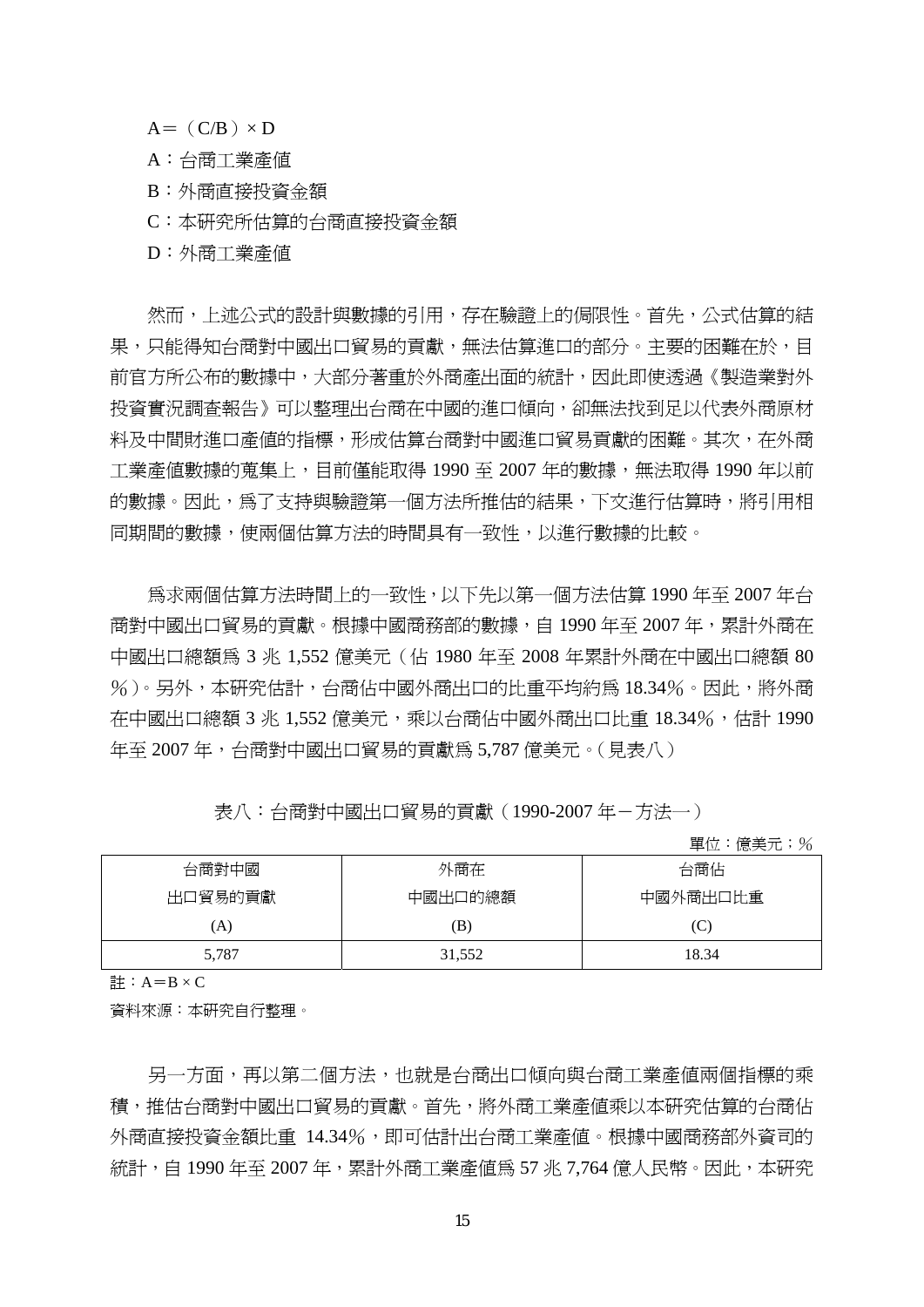估計,自 1990 年至 2007 年,累計台商工業產值為 8 兆 2,851 億人民幣。此外,根據 1995 年至 2006 年《製造業對外投資實況調查報告》的數據,本研究估計,台商在中國的出 口傾向約為 54.84%。因此,將台商工業產值與台商出口傾向相乘,本研究估計,自 1990 年至 2007 年,台商對中國出口貿易的貢獻為 4 兆 5,436 億人民幣,佔同時期中國出口貿 易總額 9.45%。(見表九)

表九:台商對中國出口貿易的貢獻 (1990-2007年-方法二)

單位:億人民幣;%

| 台商對中國   | 台商     | 台商在中國 | 中國      | 台商佔中國   |
|---------|--------|-------|---------|---------|
| 出口貿易的貢獻 | 工業產值   | 的出口傾向 | 出口貿易總額  | 出口貿易的比重 |
| A)      | B)     | ا ب   | (D)     | E)      |
| 45.436  | 82.851 | 54.84 | 480.651 | 9.45    |

 $H : A=B \times C : E=A \div D$ 

資料來源:本研究自行整理。

 比較兩個方法的估計結果。第一個方法估算出 1990 年至 2007 年,台商對中國出口 貿易的貢獻為 5,787 億美元;第二個方法則為 4 兆 5,436 億人民幣。在匯率的換算上, 本研究採用中國人民銀行公佈的人民幣兌美元年平均匯率為進。<sup>34</sup>經過換算後,第二個 方法估算的台商對中國出口貿易的貢獻為 5,755 億美元,與第一個方法估計出的 5,787 億美元結果差異不大。此外,第二個方法中,對外商出口貿易總額數據的引用,已經涵 蓋第一個方法中外商出口貿易總額數據的百分之八十。因此,證明第二個方法的估算結 果,得以支持與驗證第一個方法的估算結果;而第一個方法的估算結果,得以完整反映 台商對中國國際貿易的貢獻。

### 肆、台商對中國勞動就業的貢獻

 從中國各項官方的統計上,皆無法直接得知台商在中國僱用勞動就業人口的總數。 主要由於中國各項勞動就業人口的統計,皆只列出所有外商或綜合港澳台商在中國僱用 的勞動就業人口數,並未單獨列出台商的部分。因此,本文只能透過其他相關的數據, 估計台商對中國勞動就業的貢獻。

然而,目前各項外商在中國僱用勞動就業人口的統計數據,存在極大的差異。根據

<sup>34</sup> 中華民國行政院大陸委員會,「兩岸經濟統計月報」(第 194 期), http://www.mac.gov.tw/big5/statistic/em/194/47.pdf。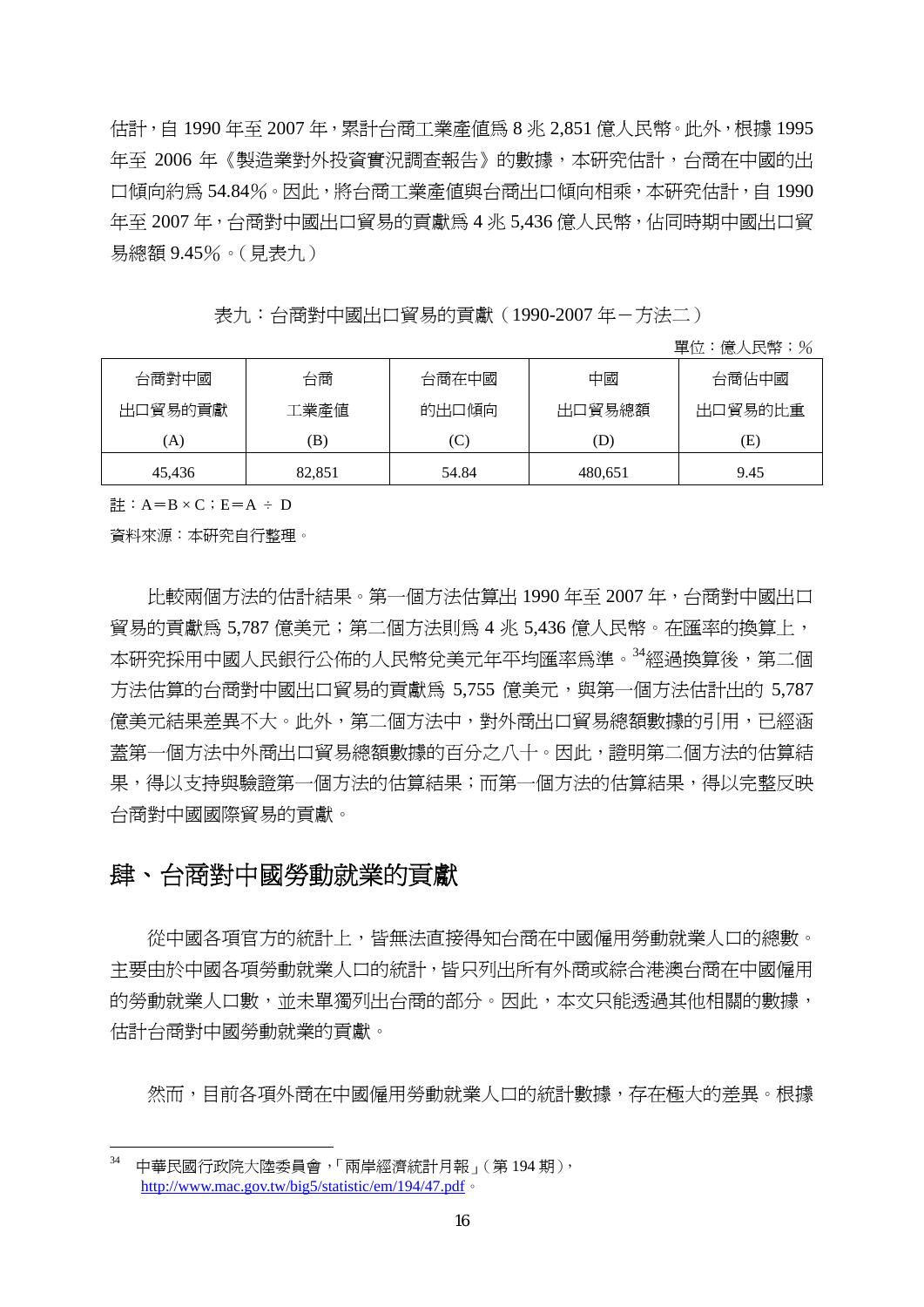《中國統計年鑑》的數據,2008 年底,總計外商在中國僱用的勞動就業人口為 1,622 萬 人。35但根據中國國務院的「第一次全國經濟普查公報」統計,2004年底,外商在中國 部分產業僱用的就業人口數即高達 2,168 萬人。<sup>36</sup>問題在於,「第一次全國經濟普查公報」 的統計年度早於《中國統計年鑑》,但數據的統計結果卻遠高於《中國統計年鑑》,彼此 存在極大的落差。另外,中國商務部公布的數據顯示,2008 年底,總計外商在中國僱用 的勞動就業人口為 4,500 萬人,但中國商務部並未說明統計的方法,而且與前面的估計 有很大的落差。<sup>37</sup>

 從統計方法上來看,可以發現《中國統計年鑑》及「第一次全國經濟普查公報」的 統計結果,皆存在低估的問題。《中國統計年鑑》的數據是根據抽樣調查的資料所做的 推估,樣本數為 25 萬個,且統計的範圍僅止於城鎮的就業人口,不包括鄉村的部分。38 「第一次全國經濟普查公報」雖已統計出港澳台商在中國僱用的勞動就業人口數,但對 於外商就業人口的統計僅止於工業、建築業、批發和零售業、住宿和餐飲業,未及於所 有產業。此外,造成「第一次全國經濟普查公報」低估的原因還包括:(1)、「公報」僅 普查第二產業及第三產業,並未普查第一產業。2004 年末,中國第一產業就業人口佔中 國就業人口的比重達 46.90%。(2)、「公報」統計 2004 年末中國第二及第三產業的就業 人口為 3 億 883 萬人,但根據《中國統計年鑑》的數據,2004 年末中國第二及第三產業 的就業人口為 3 億 9,931 萬人。也就是說,「公報」與《中國統計年鑑》估算的數據相差 將沂四分一。(3)、只要外商股本低於合資及合作企業註冊資本 25%,即被歸類爲中國 內資企業。2004 年末,外商在中國直接投資高達 29.57%是以合資及合作的形式存在, 其中有部分被歸類為中國內資企業。因此,《中國統計年鑑》及「第一次全國經濟普查 公報」的統計結果,均難以說明外商對中國勞動就業的貢獻,亦難以用來估計台商對中 國勞動就業的貢獻。

 目前,台商對廣東省的勞動就業貢獻是比較一致的中國官方統計數據,而且由廣東 省政府多次公布,並且被中國人民代表大會常務委員會所採納。根據廣東省政府外經貿 聽的統計,截至 2006年6月 30日,全省台資企業累計達到 20,750 家,總共實際投資

<sup>35</sup> 中國經濟信息網統計資料庫, http://tinyurl.com/nm42d9。中國經濟信息網統計資料庫歷年勞動就業人 口的統計數據,收錄自歷年《中國統計年鑑》。

<sup>36</sup> 中國國務院第一次全國經濟普查領導小組,「第一次全國經濟普查主要數據公報」(第二號), http://tinyurl.com/mfcngp。中國國務院第一次全國經濟普查領導小組,「第一次全國經濟普查主要數 據公報」(第三號),http://tinyurl.com/m5rzlk。第一次全國經濟普查公報中,進行外商就業人口統計 的產業包括,工業、建築業、批發和零售業、住宿和餐飲業。

 $37$  〈中國將出臺政策措施穩定外商投資〉,中國國際電子商務網, 2009 年 6 月 16 日, http://tinyurl.com/nf3wly。<br><sup>38</sup> 中國國家統計局,「城鎮勞動力調查制度」, http://tinyurl.com/lmun3s。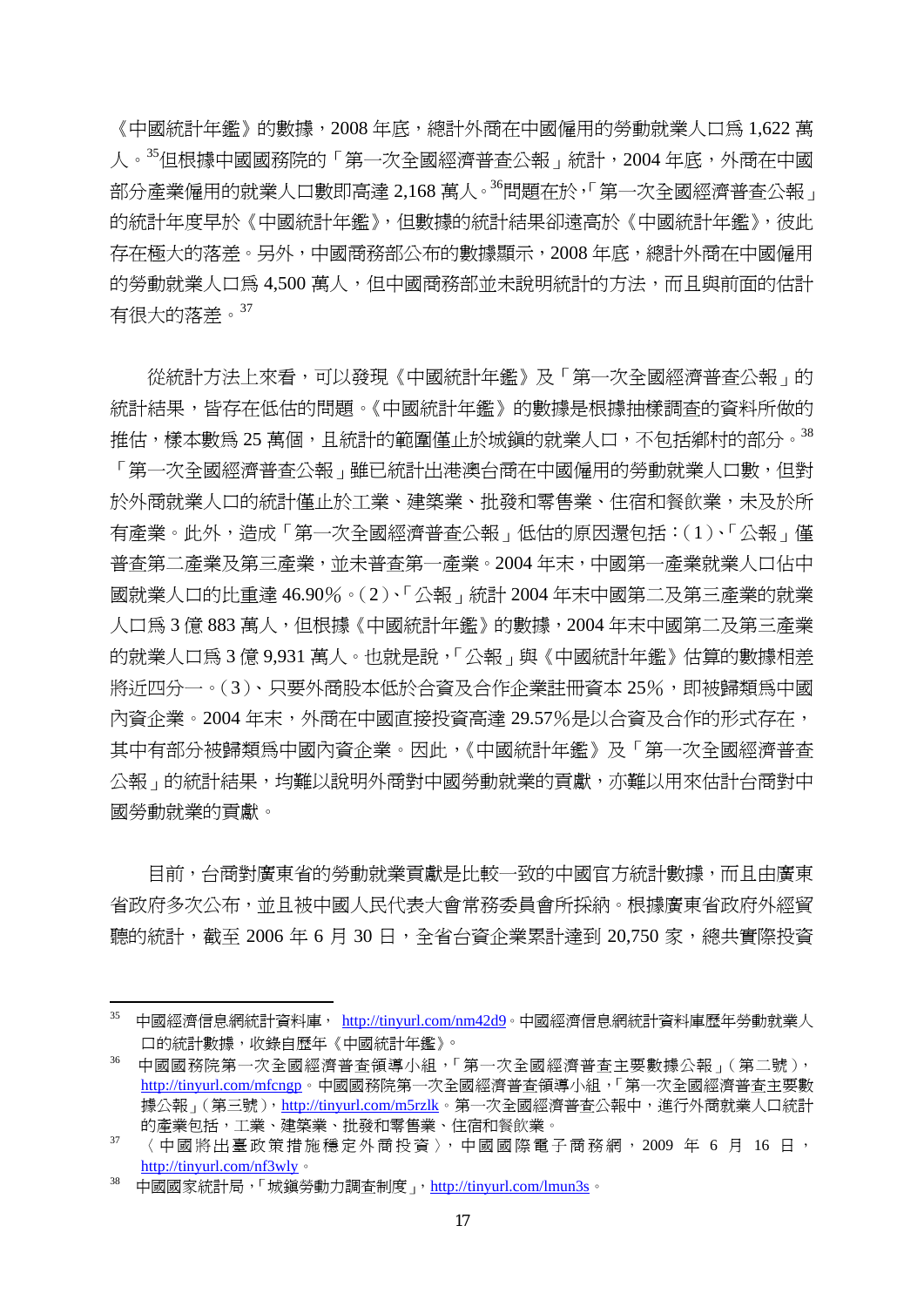352.04 億美元,解決就業人員近 600 萬人。<sup>39</sup>廣東省台灣事務辦公室向廣東省人民代表 大會報告時亦同樣表示,廣東共引進台商投資 350 多億美元,爲廣東提供近 600 萬個工 作機會。 $^{40}$ 在 2008 年 6 月,廣東省台灣事務辦公室表示,截至 2007 年底,台商解決勞 動力就業約 600 萬人。<sup>41</sup>根據中國人民代表大會常務委員會 2008 年在廣東省所做的調查 統計,台商在廣東省雇用約 600 萬的勞動就業人口。<sup>42</sup>綜合而言,2008 年之前台商在廣 東省雇用約 600 萬的勞動就業人口。

理論上來說,將台商在廣東省雇用的勞動就業人口 600 萬人,除以台商在廣東省直 接投資金額的佔比,就能得出台商在中國雇用的勞動就業人口數。但因為中國並未統計 台商在中國各省市直接投資金額的比重,因此台商在廣東省直接投資金額佔台商在中國 直接投資金額的比重,本研究將引自台灣經濟部投審會公布的數據。根據經濟部投審會 的統計,累計至 2008 年,台商在廣東省直接投資金額的佔比為 24.01%。<sup>43</sup>將兩數據相 除後,本研究得出,台商在中國雇用的勞動就業人口數約爲 2,498.96 萬人。然而,由於 台商在廣東省多為勞力密集的產業,因此相同資本的投入下,台商在廣東省雇用的勞動 就業人口數相對較其他省市高。也就是說,若要以台商在廣東省雇用的勞動就業人口 數,估計台商在中國雇用的勞動就業人口數,就必須考量台商在中國不同省份的勞動/ 資本比例。

 根據《工商時報》主編的《大陸台商一千大》,2008 年在中國營收淨額最大的一千 家廠商中,廣東省台商的勞動/資本比為 1.94;其他省市台商的勞動/資本比為 0.96。 <sup>44</sup>也就是說,相同資本的投入下,台商在中國其他省市雇用勞動就業人口數相對於台商 在廣東省雇用勞動就業人口數的比例約為 49%(0.96/1.94=0.49)。因此,在估計上,將 2,498.96 萬人分兩部分處理,第一部分為廣東省直接投資金額的佔比 24.01%;第二部分 為中國其他省市直接投資金額的佔比 75.99%。但考量台商在中國不同省份的勞動/資 本比,第二部分其他省市直接投資金額的佔比,必須再乘上 49%。算式說明如下:

<sup>39 〈</sup>台商在粤投資增加 上半年新增項目近 350個〉, 廣東省人民政府, 2006年8月15日, http://tinyurl.com/ydec4um

 $\frac{10}{40}$  林則宏,〈廣東將實施台胞落地簽證〉,《經濟日報》(台北), 2006年3月16日,版 A7。

 $\frac{41}{42}$  〈兩岸經貿面臨向全面開放轉型〉,中國廣告黃頁, 2006年6月24日, http://tinyurl.com/y8uusgf。

<sup>42</sup> 〈盡快出台勞動合同法配套法規〉,中國人大網,2008 年 7 月 9 日,http://tinyurl.com/o5vygm。

<sup>43</sup> 中華民國行政院大陸委員會,「兩岸經濟統計月報」(第 193 期), http://www.mac.gov.tw/big5/statistic/em/193/11.pdf。

<sup>44</sup> 《工商時報》 主編,《2009 大陸台商 1000 大 台商進化論》(台北:商訊文化事業股份有限公司,2009 年),頁 62-100。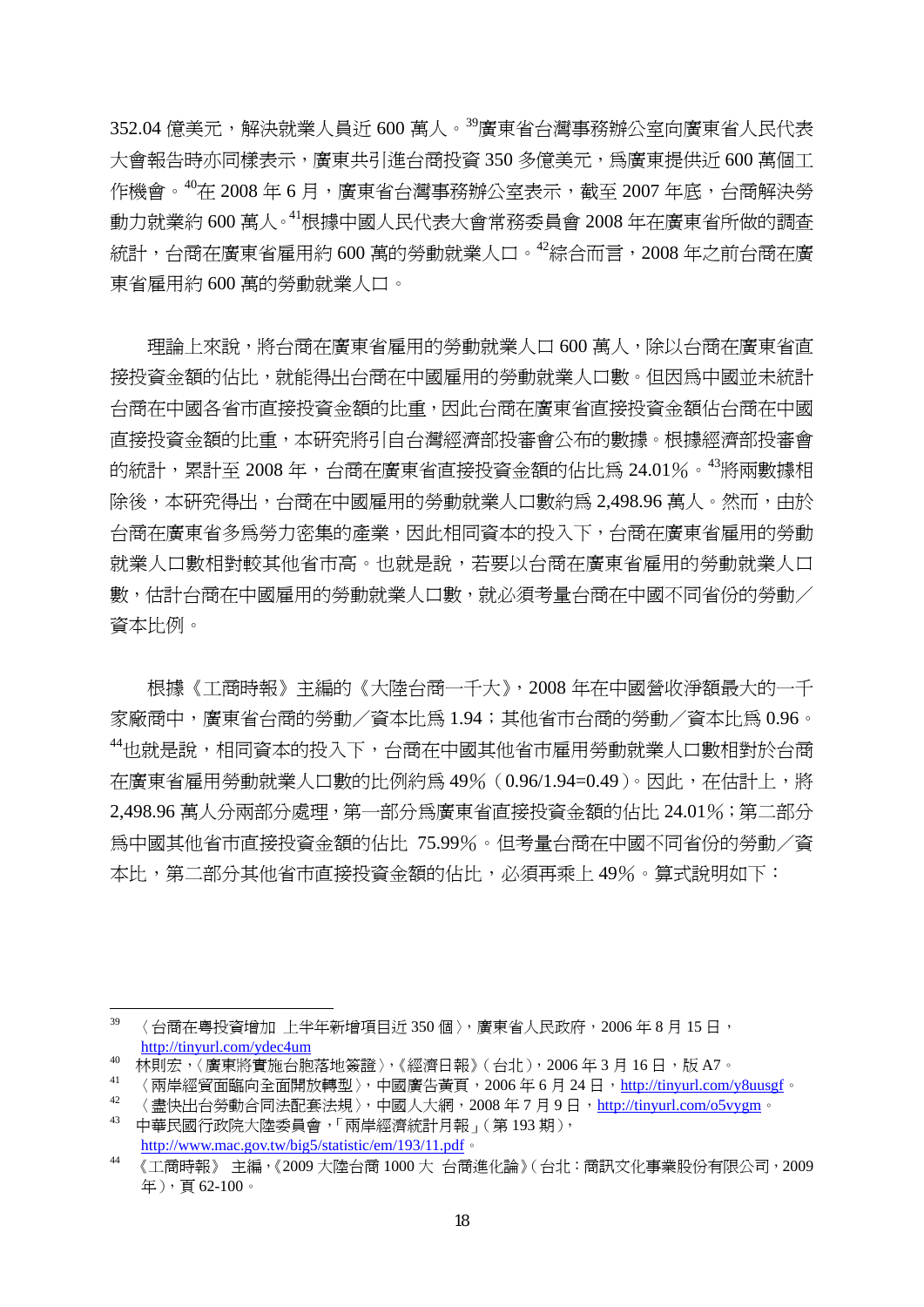$A= B \times (C+D \times E)$ 

A:台商在中國雇用的勞動就業人口數

B:未考量各省市勞動/資本比下,台商在中國雇用的勞動就業人口數

C:台商在廣東省直接投資金額的佔比

D:台商在中國其他省市直接投資金額的佔比

E:非廣東省市的勞動/資本比相對於廣東省的勞動/資本比之比例

將數據代入上述公式後 〔 A=2,498.96× ( 0.24+0.76×0.49 ) ],本研究估計,2008 年台 商在中國雇用的勞動就業人口數約為 1,524.37 萬人。

另外,為了支持與驗證上述的估計成果,本研究設計第二個方法,估計台商在中國 雇用的勞動就業人口數。第二種方法主要是將台商在廣東省雇用的就業人口數,除以台 商在廣東省直接投資家數佔台商在中國直接投資家數的比重做估計。台商在廣東省雇用 的就業人口數同樣引用自廣東省統計數據與中國人大常委會的調查數據。另外,台商在 廣東省直接投資家數的佔比,則引用自台灣經濟部投審會的統計。45

相同的,將台商在廣東省雇用約 600 萬的勞動就業人口,除以台商在廣東省直接投 資家數的佔比 32.34%,就能得出台商在中國雇用的勞動就業人口數為 1,855.29 萬人。 但如前所述,台商在廣東省多為勞力密集的產業,因此相同直接投資家數下,台商在廣 東省雇用的勞動就業人口數相對較其他省市高。也就是說,若要以台商在廣東省雇用的 勞動就業人口數,估計台商在中國雇用的勞動就業人口數,就必須考量台商在中國不同 省份的勞動/家數比例,計算台商在中國其他省市雇用勞動就業人口數相對於台商在廣 東省雇用勞動就業人口數的比例。

 根據中華經濟研究院主編的《赴中國大陸投資事業營運狀況調查分析報告》,2002 年至 2006 年,每家台商在中國其他省市平均雇用勞動就業人口數相對於每家台商在廣 東省平均雇用勞動就業人口數的比例分別約為 65.33%、52.63%、55.42%、57.09%及 90.14%。<sup>46</sup>從數據上來看,除了 2006 年的比重落差較大以外,2002 年至 2005 年的比例

<sup>45</sup> 中華民國行政院大陸委員會,「兩岸經濟統計月報」(第 193 期), http://www.mac.gov.tw/big5/statistic/em/193/11.pdf。

<sup>46</sup> 中華經濟研究院 編,《2007 年赴中國大陸投資事業營運狀況調查分析報告》,(台北:經濟部投資審 議委員會,2007),附表 2-2。中華經濟研究院 編,《2006 年赴中國大陸投資事業營運狀況調查分析 報告》,(台北:經濟部投資審議委員會,2006),附表 2-2。中華經濟研究院 編,《2005 年赴中國大 陸投資事業營運狀況調查分析報告》,(台北:經濟部投資審議委員會,2005),附表 2-2。中華經濟 研究院 編,《2004 年赴中國大陸投資事業營運狀況調查分析報告》,(台北:經濟部投資審議委員會, 2004),附表 1-2b。中華經濟研究院 編,《2003 年赴中國大陸投資事業營運狀況調查分析報告》,(台 北:經濟部投資審議委員會,2003),附表 1-2b。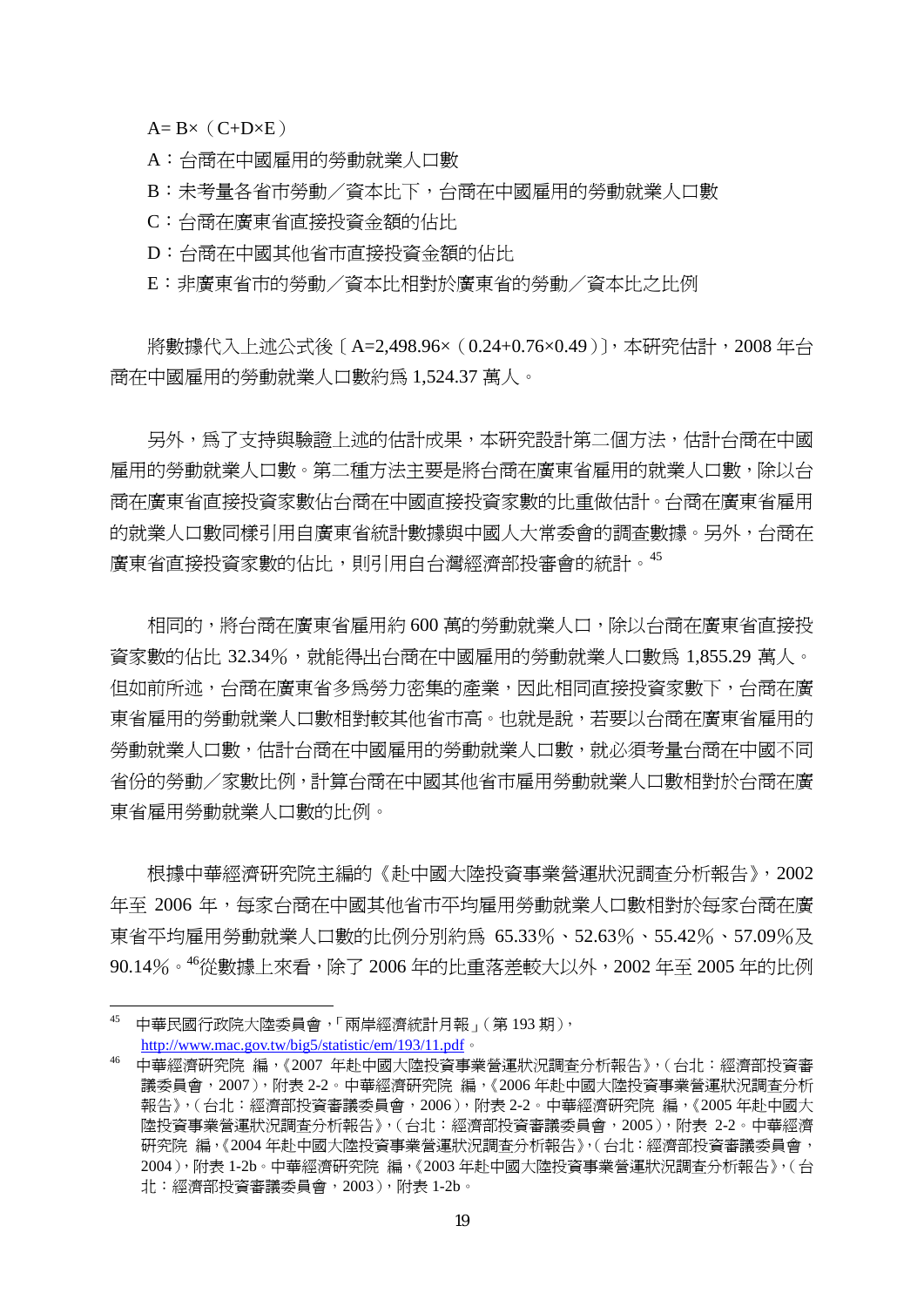介於 52.00%到 66.00%之間。因此,在數據的引用上,本研究以 2002 年至 2005 年四年 比例的平均數 57.62%作為估計值(見表十)。

單位:%

| 年度           | 其他省市   | 廣東省    | 比例    |
|--------------|--------|--------|-------|
| 2002         | 320.59 | 490.70 | 65.33 |
| 2003         | 449.22 | 853.62 | 52.63 |
| 2004         | 363.74 | 656.37 | 55.42 |
| 2005         | 452.59 | 792.78 | 57.09 |
| 2006         | 527.05 | 584.72 | 90.14 |
| 2002-2005 平均 |        |        | 57.62 |

註:「比例」為每家台商在中國其他省市平均雇用勞動就業人口數相對於每家台商在廣東省平均雇用勞動 就業人口數。

資料來源:本研究自行整理。

也就是說,每家台商在中國其他省市平均雇用勞動就業人口數相對於每家台商在廣 東省平均雇用勞動就業人口數的比例約為 57.62%。因此,在估計上,將 1,855.29 萬人 分兩部分處理,第一部分為廣東省直接投資家數的佔比 32.34%;第二部分為中國其他 省市直接投資家數的佔比 67.66%。但考量台商在中國不同省份的勞動/家數比,第二 部分其他省市直接投資家數的佔比,必須再乘上 57.62%。算式說明如下:

 $A= B \times (C+D \times E)$ 

A:台商在中國雇用的勞動就業人口數

B:未考量各省市勞動/家數比下,台商在中國雇用的勞動就業人口數

C:台商在廣東省直接投資家數的佔比

D:台商在中國其他省市直接投資家數的佔比

E:非廣東省市的勞動/家數比相對於廣東省的勞動/家數比之比例

將數據代入上述公式後 〔 A=1,855.29× (0.32+0.68×0.58 )〕,本研究以第二個估計方 法得出,2008 年台商在中國雇用的勞動就業人口數約為 1,317.26 萬人。

 此外,台灣經濟部統計處以抽樣調查的方式,自 2003 年起,開始統計平均每家台 商在中國雇用的勞動就業人口數。因此,將平均每家台商雇用的勞動就業人口數,乘以 目前還在營運的台商家數,亦可估計台商在中國雇用的勞動就業人口數。此為本研究第

表十:中國其他省市相對於廣東省平均每家台商雇用勞動力的比例:2002-2005 年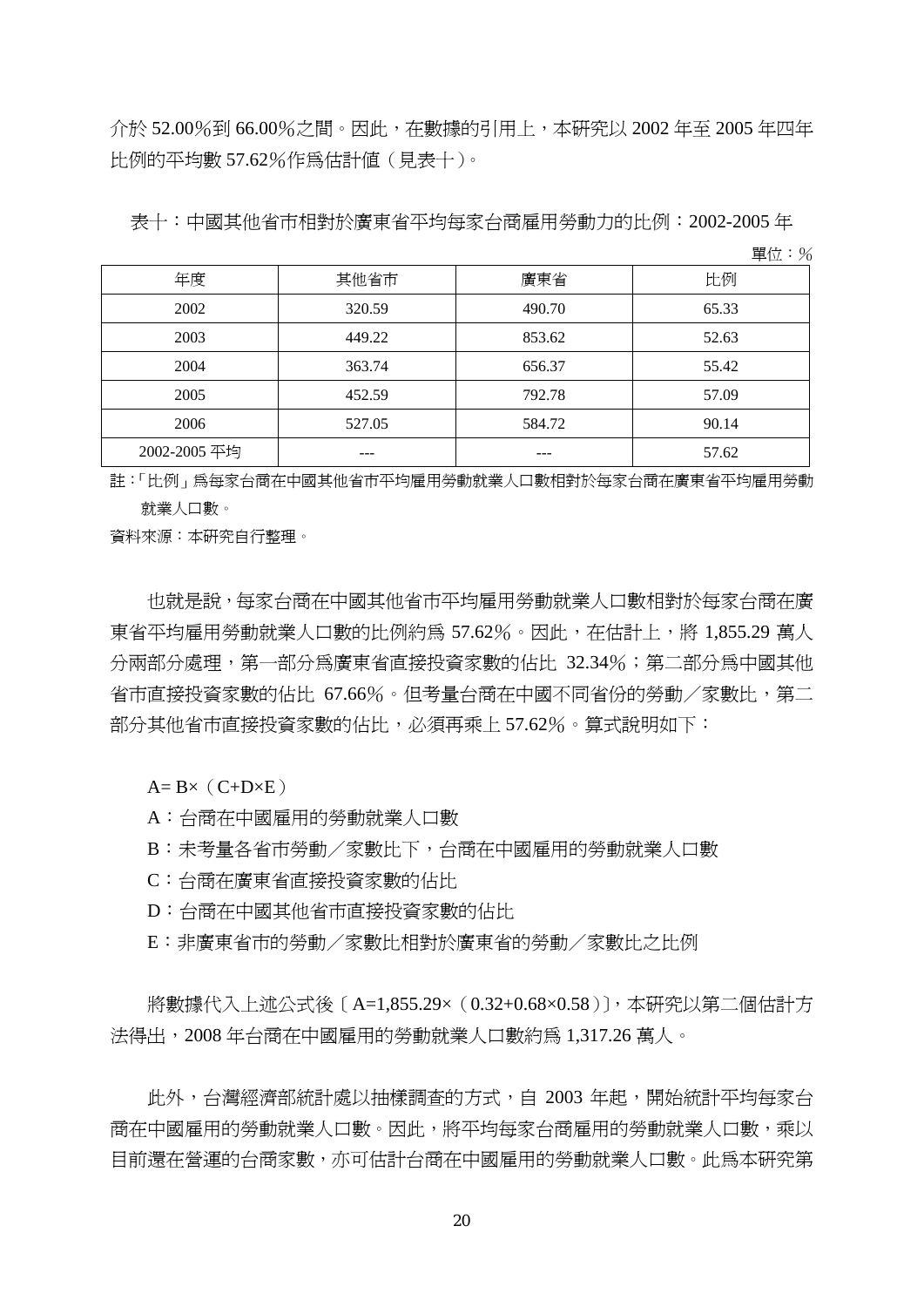三個估計方法。算式說明如下:

 $A=B \times C$ 

A:台商在中國雇用的勞動就業人口數

B:平均每家台商在中國雇用的勞動就業人口數

C:台商營運家數

在數據的引用上,平均每家台商在中國雇用的勞動就業人口數將引用自台灣經濟部 統計處主編的《製造業對外投資實況調査報告》,每年隨機抽樣調査的樣本數皆在 1,600 家以上。至於台商目前營運的家數,則必須以估計的方式求得。另外,由於《製造業對 外投資實況調查報告》的抽樣調查對象是以經濟部投審會核准的對外直接投資廠商為 主,因此為求數據引用的一致性,在台商營運家數的估計上,本研究亦將引用經濟部投 審會公布的數據。

從經濟部投審會公布的數據中,可以清楚得知累計至目前為止,台商對中國直接投 資的家數。但累計直接投資家數並不等同於目前還在營運的家數,許多企業由於經營不 善而選擇中止營運,而台商目前還在營運的家數有多少,或者終止營運的家數有多少, 官方並未提供任何統計數據。因此,本研究將以經濟部投審會公布累計台商直接投資家 數,再進一步估計目前還在中國營運的台商家數。

根據經濟部投審會的統計,2008 年底累計台商對中國直接投資的家數為 37,181 家。 <sup>47</sup>另外,2008 年底台商對英屬中美洲直接投資 1,939 家中,估計七成(1,357 家)轉投資 中國。<sup>48</sup>將兩數據相加後,本研究估計,2008 年底累計台商對中國直接投資的家數為 38,538 家。而根據中國商務部的統計,2008 年底累計外商在中國直接投資 65 萬家中, 還在營運的家數約爲 30 萬家,佔比約爲 46.15%。<sup>49</sup>因此,若將 46.15%的營運比率用來 推估台商,則本研究估計,2008年底,還在中國營運的台商家數約為 17,785 家。

根據經濟部統計處主編的《製造業對外投資實況調查報告》,該報告抽樣調查 1,313 家台商,得出 2006年平均每家台商在中國雇用的勞動就業人口數為 837 人。<sup>50</sup>另外,根 據本研究上述的估計,2008 年底台商在中國營運的家數約為 17,785 家。將兩數據相乘 後,本研究以第三個估計方法得出,2008 年台商在中國雇用的勞動就業人口數約為

<sup>47</sup> 中華民國行政院大陸委員會,「兩岸經濟統計月報」(第 193 期), http://www.mac.gov.tw/big5/statistic/em/193/13.pdf。

<sup>48</sup> 「七成」的估算比例請見第二節台商對中國資本形成的貢獻。

<sup>49</sup> 〈理性面對併購 維護經濟安全〉,中國國際電子商務網,2008 年 9 月 28 日,http://tinyurl.com/mng59k。

<sup>50</sup> 中華民國經濟部統計處 編,《製造業對外投資實況調查報告》,(台北:經濟部統計處,2007),頁 62-63。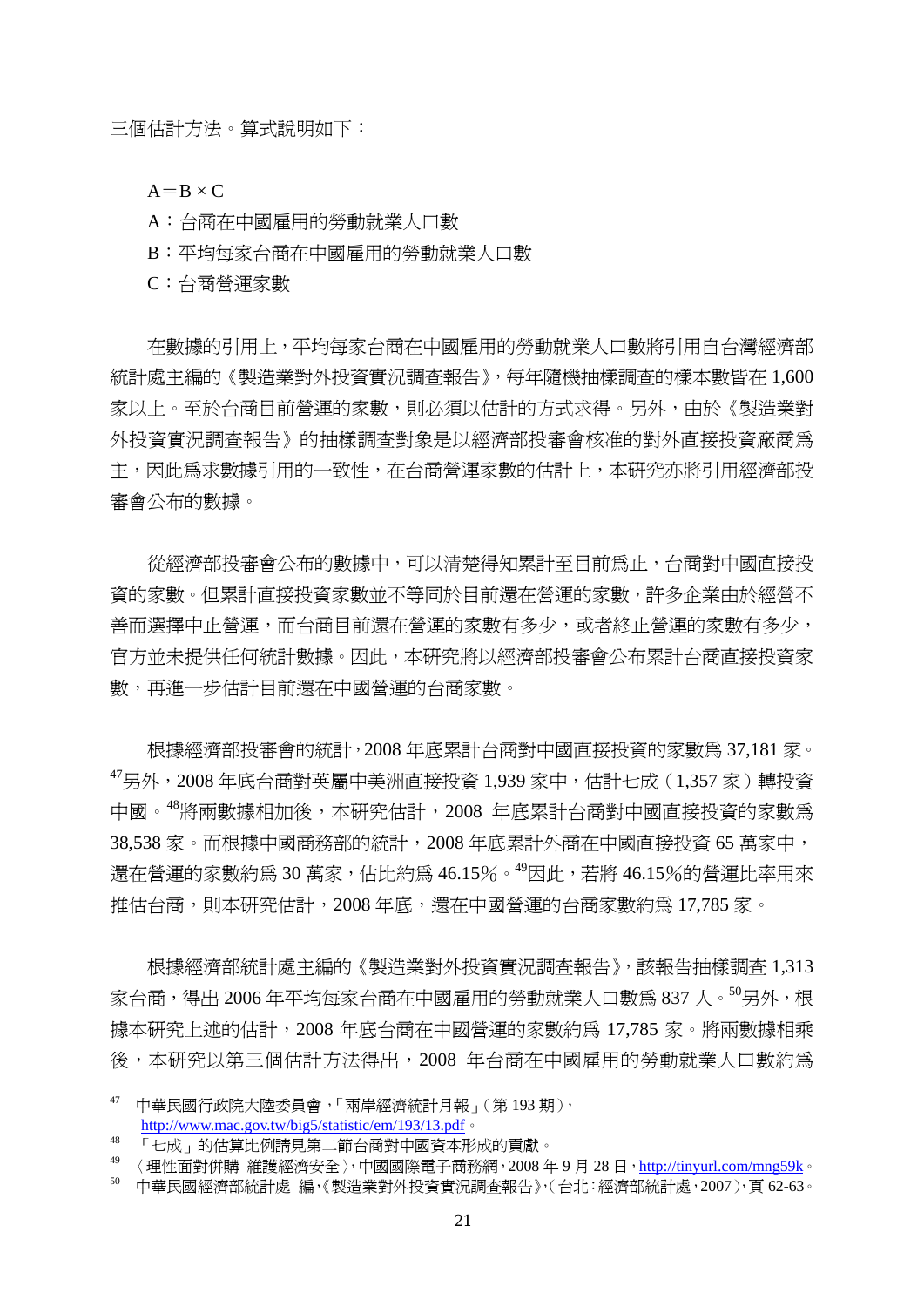1,488.60 萬人。

歸納來說,本研究透過三個不同的研究方法,估計 2008 年台商在中國雇用的勞動 就業人口數。第一個方法主要以勞動/資本的比例做估計,得出台商在中國雇用 1,524.37 萬的就業人口;第二個方法主要以勞動/家數的比例做估計,得出台商在中國雇用 1,317.26 萬的就業人口; 第三個方法主要以台商營運家數做估計, 得出台商在中國雇用 1,488.60 萬的就業人口。為求數據的一致性,本研究將三個估計方法得出的數據求取平 均數後,估計 2008 年台商在中國雇用的勞動就業人口數約為 1,443.41 萬人。(見表十一)

表十一:台商對中國勞動就業的貢獻

單位:萬人

| 估計方法    | 主要參數    | 台商雇用的勞動就業人口數 |
|---------|---------|--------------|
| 第一個估計方法 | 勞動/資本比例 | 1,524.37     |
| 第二個估計方法 | 勞動/家數比例 | 1,317.26     |
| 第三個估計方法 | 台商營運家數  | 1,488.60     |
| 平均      |         | 1.443.41     |

資料來源:本研究自行整理。

然而,不僅中國官方未曾詳細統計台商在中國雇用的就業人口數,台灣方面亦難掌 握確切的數據,目前所知的台商在中國雇用的就業人口數多為推估的結果。從各種資料 來看,陸委會、海基會及高孔廉皆表示,目前台商在中國雇用的勞動就業人口約爲一千 多萬人。"但問題在於,這些說法皆未見嚴謹的估計方法,多在研究報告中或公開演講 場合上,以一句話帶過。因此,本研究的推估結果,應能補足這方面的缺失。

最後,從台商在中國學動就業人口的比重,可以衡量台商 對中國勞動就業的貢獻率。根據本研究的估計,2008 年底,台商在中國僱用的勞動就業 人口數約為 1,443.41 萬人;另外,根據中國官方的統計,2008 年底,中國的勞動就業人 口數約為 7 億 7,480 萬人。<sup>52</sup>將兩數據相除後得出,2008 年台商在中國僱用勞動就業人 口數佔中國勞動就業人口數的比重約為 1.86%。(見表十二)

<sup>51</sup> 江丙坤,〈二次江陳會的歷史意義〉,第四屆「兩岸和平研究」學術研討會,台北:國立政治大學國際 事務學院東亞所主辦,2008 年 12 月 25 日。黃忠榮,〈中國圍堵奇美 禁建抽銀根〉,《自由時報》(台 北),2004 年 6 月 7 日,http://tinyurl.com/luq3sd。高孔廉、鄧岱賢,〈台商貢獻良多 政府應予協助〉, 財團法人國家政策研究基金會, 2004年1月12日, http://tinyurl.com/nhbrjm。周軍,〈台商在祖國大 陸-訪中國社會科學院台灣研究所經濟室主任孫升亮〉,《統一論壇》(北京),2008 年第 1 期(2008 年1月),頁41。吳金土,《大陸台商經濟理論與實務》(台北:捷幼出版社,2007年),頁7。

<sup>52</sup> 中國經濟信息網統計資料庫, http://tinyurl.com/nm42d9。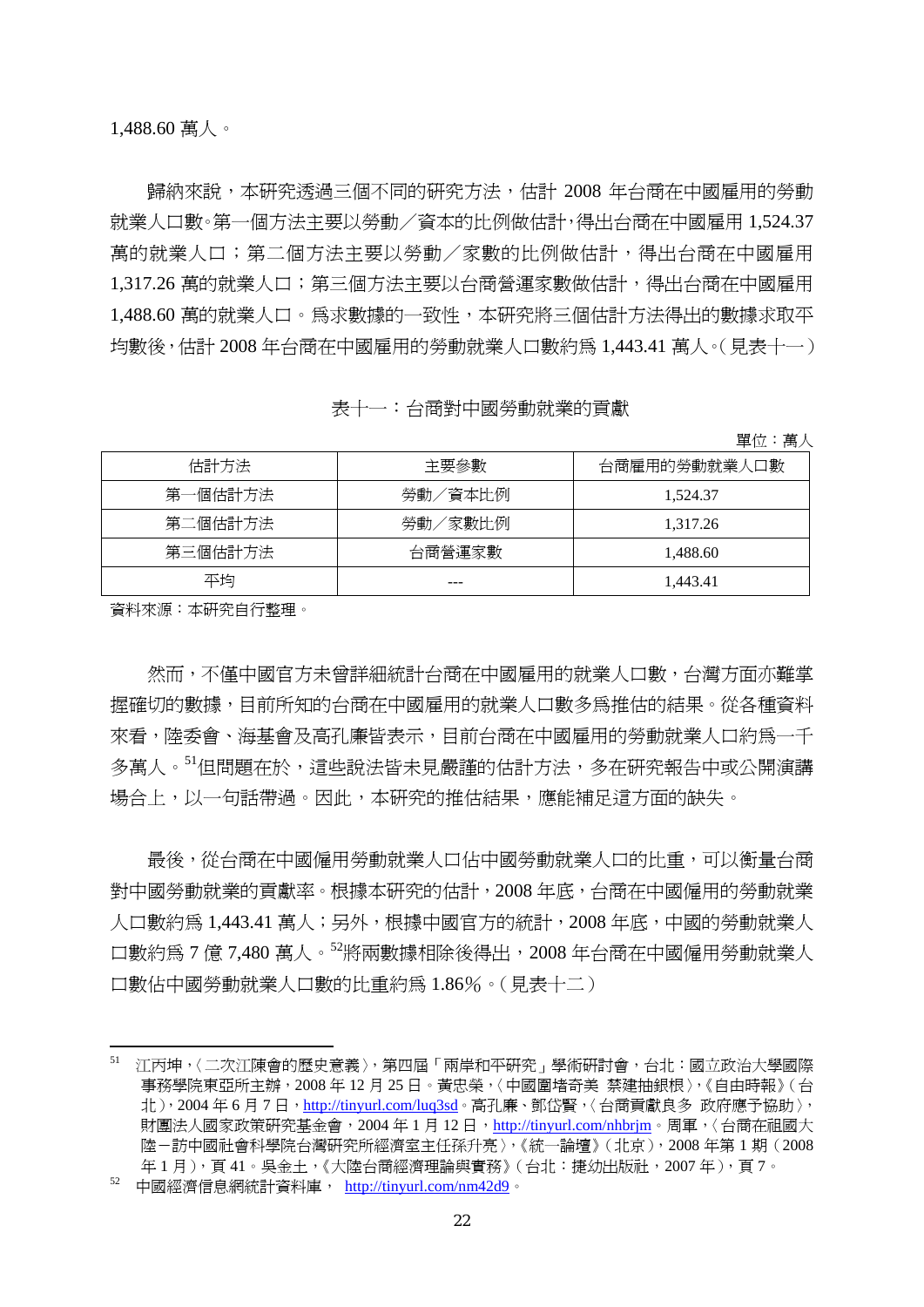### 表十二:本研究估計台商在中國僱用勞動就業人口佔

#### 中國勞動就業人口的比重(2008 年)

單位:%;萬人

| 台商在中國僱用勞動就業    | 台商在中國     | 中國     |
|----------------|-----------|--------|
| 人口佔中國勞動就業人口的比重 | 僱用的勞動就業人口 | 勞動就業人口 |
| (A)            | ΈB)       | C      |
| l.86           | 1.443.41  | 77,480 |

註:  $A=B-C$ 

資料來源:本研究自行整理。

### 伍、台商對中國財政稅收的貢獻

 為了吸收外商直接投資,中國政府提供外商各種稅收優惠政策。2008 年以前,一般 外商直接投資企業的所得稅稅率約為 33%,其中 3%為地方所得稅。但在經濟特區、經 濟技術開發區、沿海經濟開發區及中西部地區的外商直接投資企業,分別享有 18%至 27%的所得稅稅率。<sup>53</sup>此外,符合相關規定的外商企業,還可以取得「兩孕三減半」及 行業特殊減半的優惠。更特別的是,地方政府得以視情況再減免外商的地方所得稅。因 此,在各種稅收政策的優惠下,2008 年中國營運的外商直接投資企業家數約為 30 萬家, 佔中國企業總數約 3%。<sup>54</sup>

 然而,中國政府所提供的各種稅收優惠政策,有利於吸收外商直接投資,卻不利於 中國內資企業的發展。平均而言,外商企業繳納的所得稅稅率約為 11%,遠低於中國內 資企業所得稅稅率 33%。<sup>55</sup>也就是說,兩家營收相同的企業,具有外商身分者的稅賦負 擔約為內資企業的三分之一。中國政府為了提升內資企業的競爭力,於 2007 年 3 月頒 布《企業所得稅法》,明訂 2008年1月1日以後,內外資企業一律適用 25%的所得稅稅 率。<sup>56</sup>另外,外商在各種經濟特區 18%至 27%的優惠稅率及各項減免優惠政策,亦將限 期取消。

值得注意的是,在各種稅收優惠政策的引導下,即使外商企業總數僅佔中國企業總 數 3%,日外商企業稅務負擔僅為中國內資企業的三分之一,但卻為中國政府貢獻龐大 的財政稅收。根據中國商務部的統計,自 1992 年至 2007 年,累計外商企業繳納稅賦總

<sup>53</sup> 趙凌旎、倪維,〈找尋大陸最佳投資地點的 9 大評估要素〉,《投資中國》(台北),第 104 期(2002 年 10 月 ), 頁 106-108。<br>54 〈理性面對併購 維護經濟安全 〉,中國國際電子商務網, 2008 年 9 月 28 日, http://tinyurl.com/mng59k。

<sup>55</sup> 袁明仁,〈內外資企所稅併軌影響評估〉,《大陸台商簡訊》(台北),第 164 期(2006 年 8 月)。

<sup>56 〈</sup>中華人民共和國企業所得稅法〉,中國中央人民政府, 2007年3月19日, http://tinyurl.com/ntlc3v。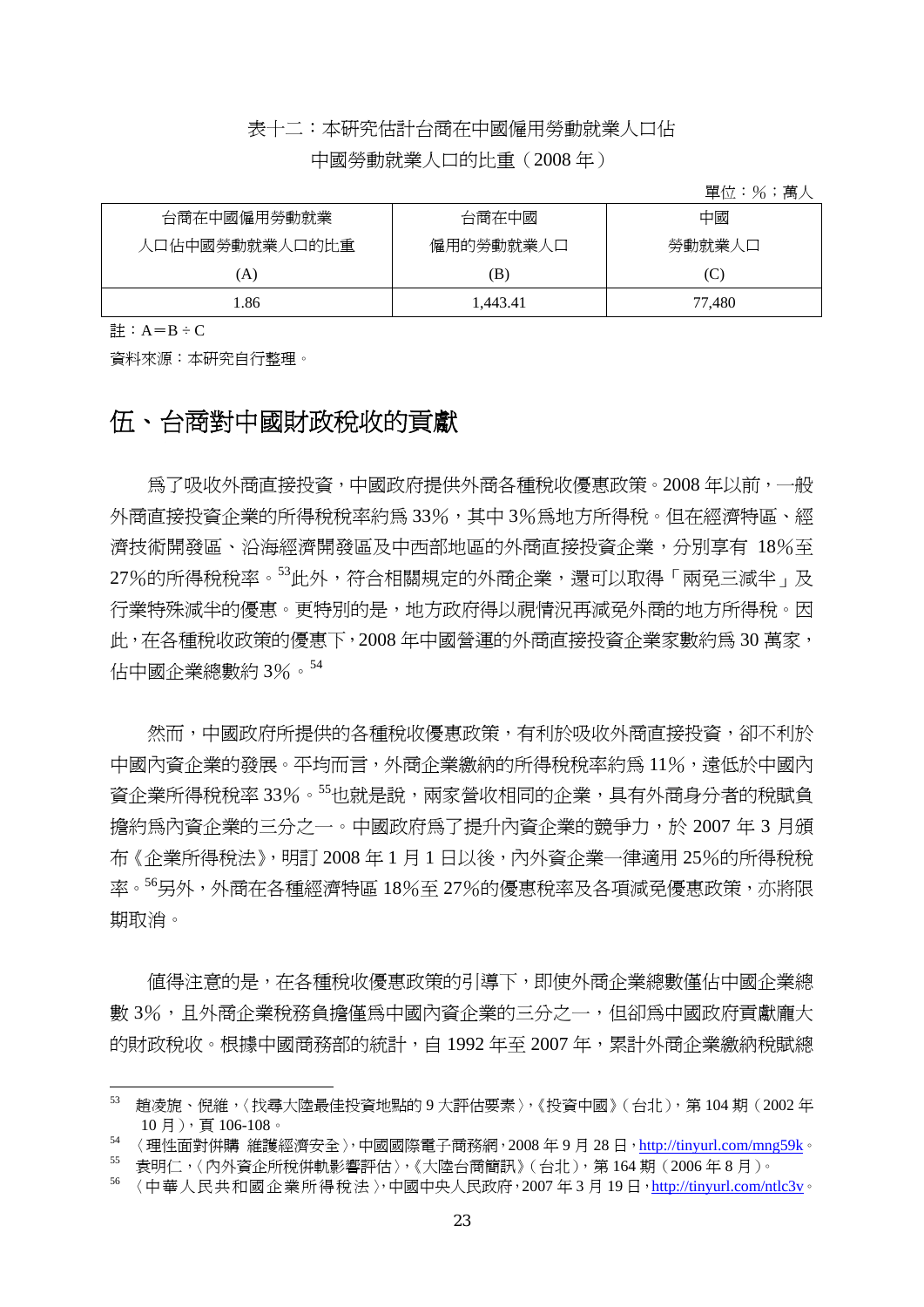額達 4 兆 8.543 億人民幣,佔中國財政稅收總額 18.75%。此外,從各別年度來看,自 2002 年起,外商企業繳納稅賦總額佔中國財政稅收總額的比重,就已經超過 20%。也 就是說,企業總數佔比 3%,且稅務負擔相對較低的外商企業,對中國財政稅收的貢獻 約達 20%,比重非常高。<sup>57</sup>

清憾的是,中國商務部僅公佈 1992 年以後外商繳納稅賦總額的統計結果,1992 年 以前的數據則付之闕如。本研究透過其他文獻資料的蒐集,亦無法取得 1992 年以前完 整的統計數據,僅能取得少數幾個年度的數據。但從這幾個年度的數據可以發現,1992 年以前外商繳納稅賦總額及佔中國財政稅收總額的比重偏低,外商並非中國財政稅收的 主要貢獻者之一。以 1982 為例,中國財政稅收總額為 623 億人民幣,外商繳納稅賦總 額約為 0.03 億人民幣,佔中國財政稅收總額的比重不及萬分之一;1985 年,中國財政 稅收總額為 1,198 億人民幣,外商繳納稅賦總額約為 14 億人民幣,佔中國財政稅收總額 的比重只有 1.2%。58因此,本文不進行 1992 年以前外商繳納稅賦總額的分析。

 由於中國商務部並未分別統計各類別外商繳納稅賦的總額,因此只能透過外商繳納 稅賦的總額,推估台商對中國財政稅收的貢獻。估算上,本研究將以台商直接投資金額 佔外商直接投資金額的比重,與外商繳納稅賦總額的乘積做推估。算式說明如下:

 $A=$  (C/B)  $\times$  D

- A:台商繳納稅賦總額
- B:外商直接投資金額
- C:本研究所估算的台商直接投資金額
- D:外商繳納稅賦總額

 根據中國商務部的統計,自 1992 年至 2007 年,累計外商繳納稅賦總額達 4 兆 8,543 **億人民幣;根據本研究的估計,累計台商直接投資金額佔外商直接投資金額的比重為** 14.34%。相乘後,本研究得出,自 1992年至 2007年,台商在中國繳納的稅賦總額約為 6,961 億人民幣。另外,根據中國人民銀行公佈的人民幣兌美元年度平均匯率,進行幣 值的換算後,本研究估計,自 1992 年至 2007 年,台商在中國繳納的稅賦總額約為 878 億美元。

最後,自 1992 年以來,在台商繳納稅賦總額穩定成長之際,各年台商繳納稅賦總

 $57$  (1992至 2007年以外商投資稅收為主的涉外稅收情況〉,中國商務部外資司, 2008年11月10日, http://tinyurl.com/nqobja。<br><sup>58</sup> 趙晉平,《利用外資與中國經濟增長》(北京:人民出版社,2001 年 ),頁 88。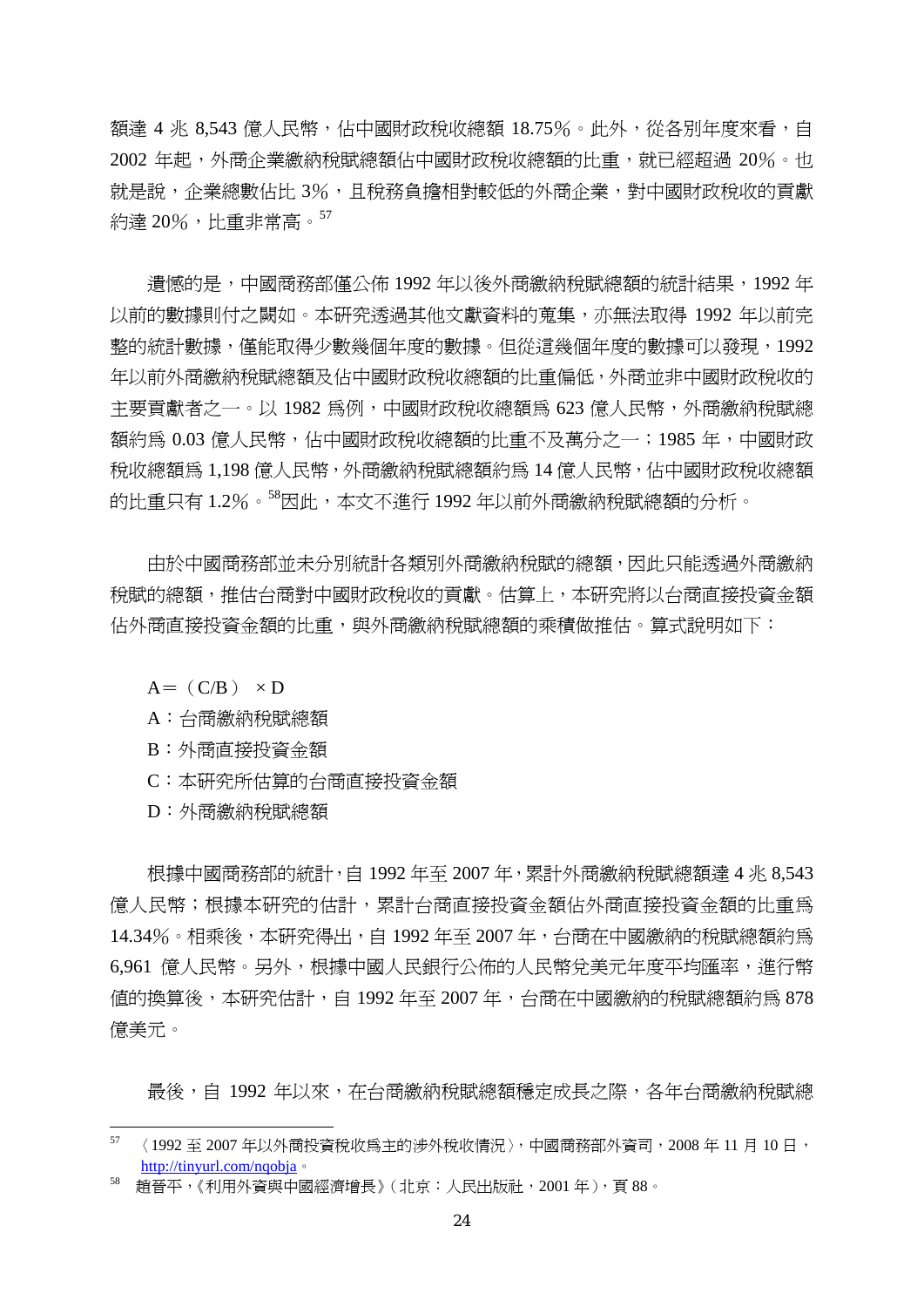額佔中國財政稅收的比重亦逐步上升。1993 年至 1995 年,台商繳納稅賦總額的年成長 率皆超過 50%,其中 1993 年甚至高達 85.23%。除 1993 年至 1995 年外,歷年來的年成 長率介於 19%至 35%。另外,1992 年至 2007 年,平均台商繳納稅賦總額佔中國財政稅 收的比重為 2.69%。其中, 2006年的佔比最高,達 3.04%;1993年的佔比最低,僅 0.61 %。(見表十三)

表十三:台商對中國財政稅收的貢獻(1992-2007 年)

單位:億人民幣;%

|      |           |          |        | $  -$<br>トロウン アナイス・エヌ・ティング |
|------|-----------|----------|--------|----------------------------|
|      | 中國財政稅收    | 台商繳納稅賦   | 台商繳納稅賦 | 台商稅賦佔中國財                   |
| 年度   | 總額(人民幣)   | 總額(人民幣)  | 總額年成長率 | 政稅收比重                      |
|      | (A)       | (B)      |        | (C)                        |
| 1992 | 2,876.1   | 17.54    |        | 0.61                       |
| 1993 | 3,970.5   | 32.49    | 85.23  | 0.82                       |
| 1994 | 4,728.7   | 57.73    | 77.69  | 1.22                       |
| 1995 | 5,515.5   | 86.69    | 50.16  | 1.57                       |
| 1996 | 6,436.0   | 109.57   | 26.39  | 1.70                       |
| 1997 | 7,548.0   | 142.40   | 29.96  | 1.89                       |
| 1998 | 8,551.7   | 176.38   | 23.86  | 2.06                       |
| 1999 | 10,311.9  | 236.45   | 34.06  | 2.29                       |
| 2000 | 12,665.0  | 317.92   | 34.46  | 2.51                       |
| 2001 | 15,165.0  | 413.42   | 30.04  | 2.73                       |
| 2002 | 17,004.0  | 500.04   | 20.95  | 2.94                       |
| 2003 | 20,461.6  | 612.03   | 22.40  | 2.99                       |
| 2004 | 25,723.0  | 767.91   | 25.47  | 2.99                       |
| 2005 | 30,866.0  | 916.51   | 19.35  | 2.97                       |
| 2006 | 37,636.0  | 1,143.89 | 24.81  | 3.04                       |
| 2007 | 49,451.8  | 1,430.07 | 25.02  | 2.89                       |
| 合計   | 258,910.8 | 6,961.04 |        | 2.69                       |

 $\exists \dagger : C = B \div A$ 

資料來源:本研究自行計算。

# 陸、結論

#### 一、研究發現

30 年來,台商對中國經濟發展產生極大的貢獻,但兩岸官方所公佈的統計數據皆難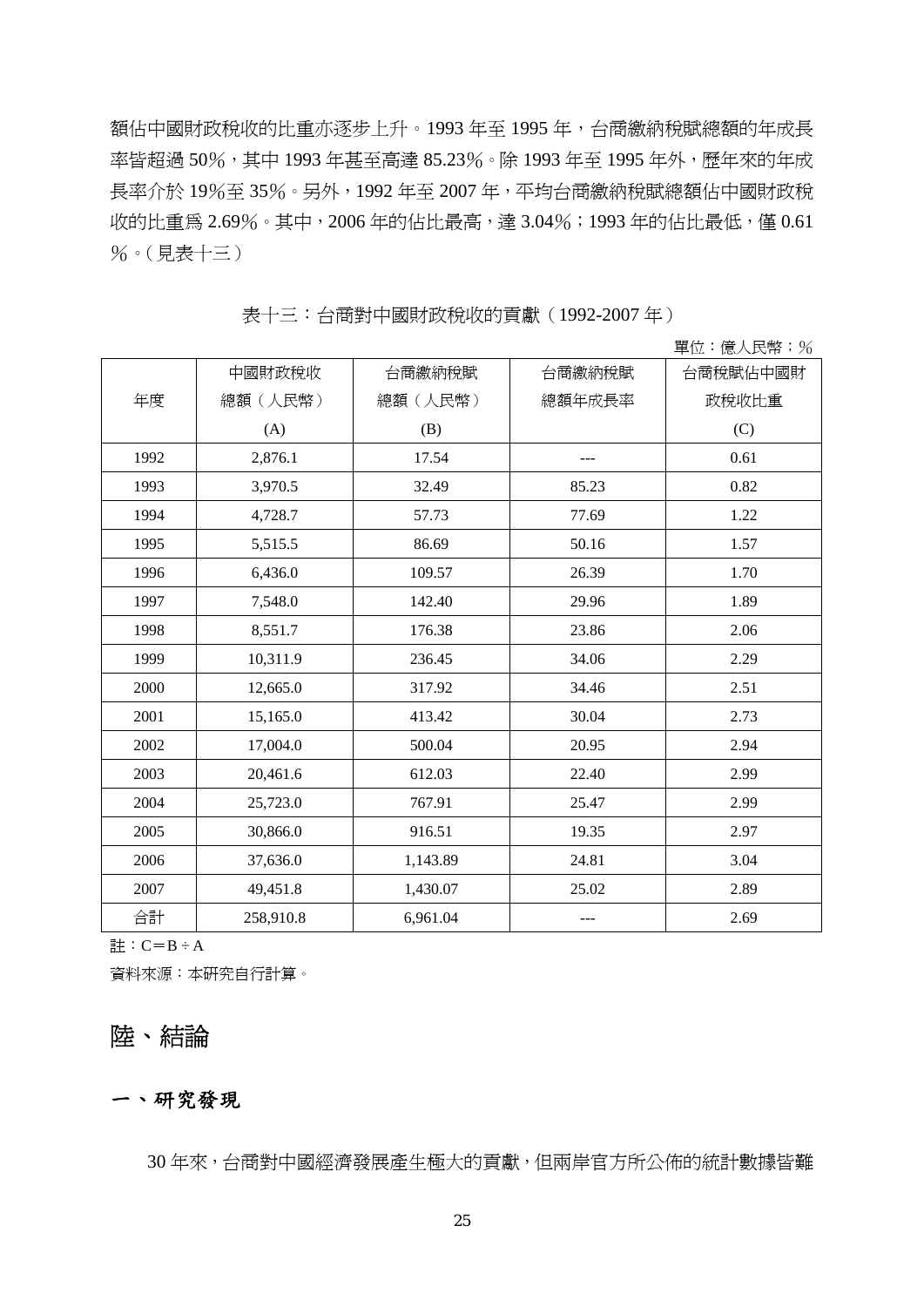以掌握台商在中國發展的實際狀況。以台商在中國直接投資的金額為例,累計至 2008 年底,中國商務部公佈的金額為 476.60 億美元;台灣經濟部投審會公佈的金額為 755.60 億美元;本研究估計的金額則爲 1,222.85 億美元,佔同時期累計外商對中國直接投資金 額的 14.34%。另外,大部分台商為規避政府的管制,轉而透過第三地直接投資中國。 自 1997 年至 2008 年,本研究估計這些經第三地轉投資中國的資金,佔台商對中國直接 投資金額的六成以上。不過,本研究並沒有估算 1997 年以前台商透過第三地投資中國 的數據,因此本研究估計台商投資中國金額為 1,222.85 億美元仍屬低估。

以下分別從資本形成、國際貿易、勞動就業與財政稅收方面說明台商對中國經濟發 展的貢獻。首先,自 1979 年至 2008 年,本研究估計,累計台商在中國固定資產投資的 金額約為 856 億美元。另外, 自 1997 年至 2008 年, 累計台商在中國直接投資金額為 1,060.63 億美元,佔同時期中國全社會固定資產投資的 0.69%。值得一提的是,自 1997 年至 2008 年,台商在中國固定資產投資金額連年上升的同時,台商固定資產投資金額 佔中國全社會固定資產投資的比重卻逐年下降;從 1997 年的 1.07%降到 2008 年的 0.42  $%$   $\frac{1}{2}$ 

其次,在國際貿易的貢獻方面,本研究估計,自 1980年至 2008年,累計台商在中 國國際貿易的總額為 1 兆 4,458 億美元,佔同時期中國國際貿易總額 9.89%。其中,台 商在中國的進口總額高達 7,203 億美元,出口總額為 7,255 億美元,進、出口總額相差 不大。自 1979 年至 2008 年,台商對中國直接投資 1,222.85 億美元,創造出 1 兆 4,458 億美元的進出口總額,等同於台商在中國平均每投資 1 美元,就能為中國創造出 11.82 美元的淮出口額<sup>。59</sup>另外, 自 1990 年至 2007 年, 累計台商在中國出口貿易的總額為 5.755 億美元,佔同時期中國出口貿易總額的 9.45%。

 第三,在勞動就業部分,本研究估計,2008 年底,台商在中國雇用的就業人口數為 1,443.41 萬人,佔同時期中國勞動就業人口數的 1.86%。台商在中國直接投資,透過工 業及服務業部門的發展,加速中國農業部門剩餘勞動力的轉移,對中國農村剩餘勞動力 的就業問題做出很大的貢獻。

 第四,在財政稅收部分,本研究估計,自 1992 年至 2007 年,台商在中國繳納的稅 賦總額約爲 878 億美元,佔同時期中國財政稅收總額 2.69%。(見表十四)

<sup>59</sup> 直接投資金額與進出口總額的估計年限相差一年,但由於 1979 年時台商在中國進出口的規模不大, 因此可以忽略不計。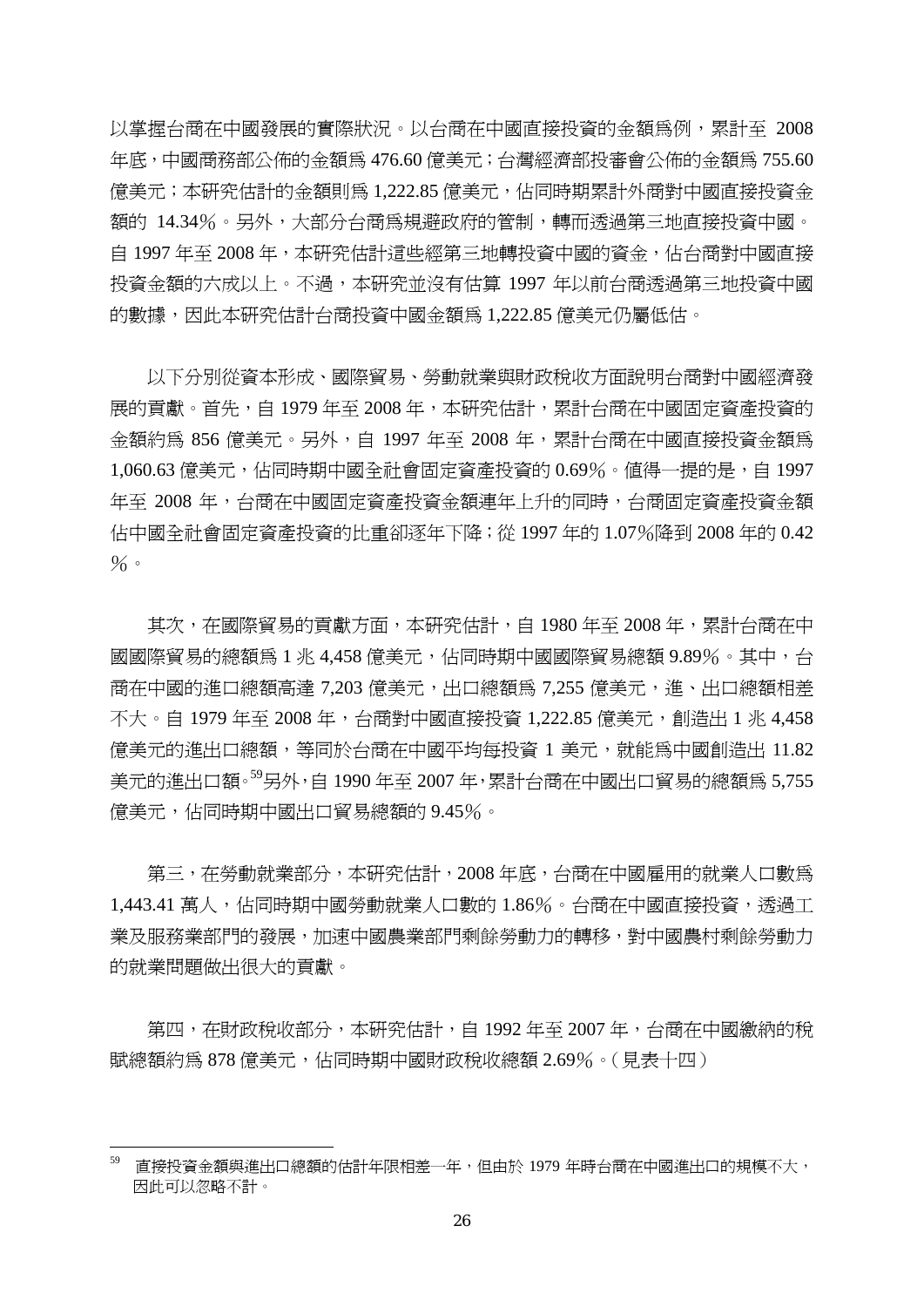#### 表十四:本研究估計台商對中國經濟發展的貢獻

單位:億美元;萬人;%

| 指標     | 期間        | 總量        | 對中國經濟發展貢獻 |
|--------|-----------|-----------|-----------|
| 直接投資金額 | 1997-2008 | 1.060.63  | 0.69      |
| 進出口總額  | 1980-2008 | 14.458.00 | 9.89      |
| 雇用就業人口 | 2008      | 1.443.41  | 1.86      |
| 繳納稅賦總額 | 1992-2007 | 878.00    | 2.69      |

資料來源:本研究自行計算。

#### 二、研究限制

 首先,本研究無法取得近年來外商在中國的進出口傾向數據,只好採用高長 1997 年的研究成果。因此,後續研究應補足此部分的缺失,力求更為嚴謹的估算成果。

 其次,從文獻檢閱中發現,部分研究已經開始從效率的面向,衡量外商直接投資對 中國經濟發展的貢獻。然而,中國在外商直接投資的統計上,並未針對各類別外商做詳 細的區分,以致本研究難以進行效率面向的研究。

 第三,部分台商在中國直接投資也是以合資及合作的方式,與中國內資企業共同經 營,但是只要台商股本低於合資及合作企業註冊資本 25%,即會被歸類為中國內資企 業。"因此,從總體數據上,研究者難以統計中國所有合資及合作企業直接投資的金額 中,究竟有多少是屬於台商投資,卻被歸為中國內資企業。這些問題,後續研究都得以 進一步釐清。

 最後,本文研究焦點以直接效應為主,未觸及間接效應的部分。例如,台商向中國 當地非台商企業採購的比例逐年提高,1995年此比例為 18.19%,2006年已經上升到 28.11%。這說明台商帶動中國當地企業發展,對中國經濟發展產生各項間接的貢獻。<sup>61</sup>

<sup>60</sup> 〈關於劃分企業登記註冊類型的規定〉,中國國家統計局統計設計管理司,2001 年 10 月 10 日,

http://tinyurl.com/nsxcs4。<br><sup>61</sup> 中華民國經濟部統計處 編,《製造業對外投資實況調查報告》,(台北:經濟部統計處,1997),頁 89。 中華民國經濟部統計處 編,《製造業對外投資實況調查報告》,(台北:經濟部統計處,2007),頁 365。 方志堅、傅國華、李非,〈台商在大陸投資效率的實證分析〉,《亞太經濟》(福建)(2007 年 4 月), 頁 60-61。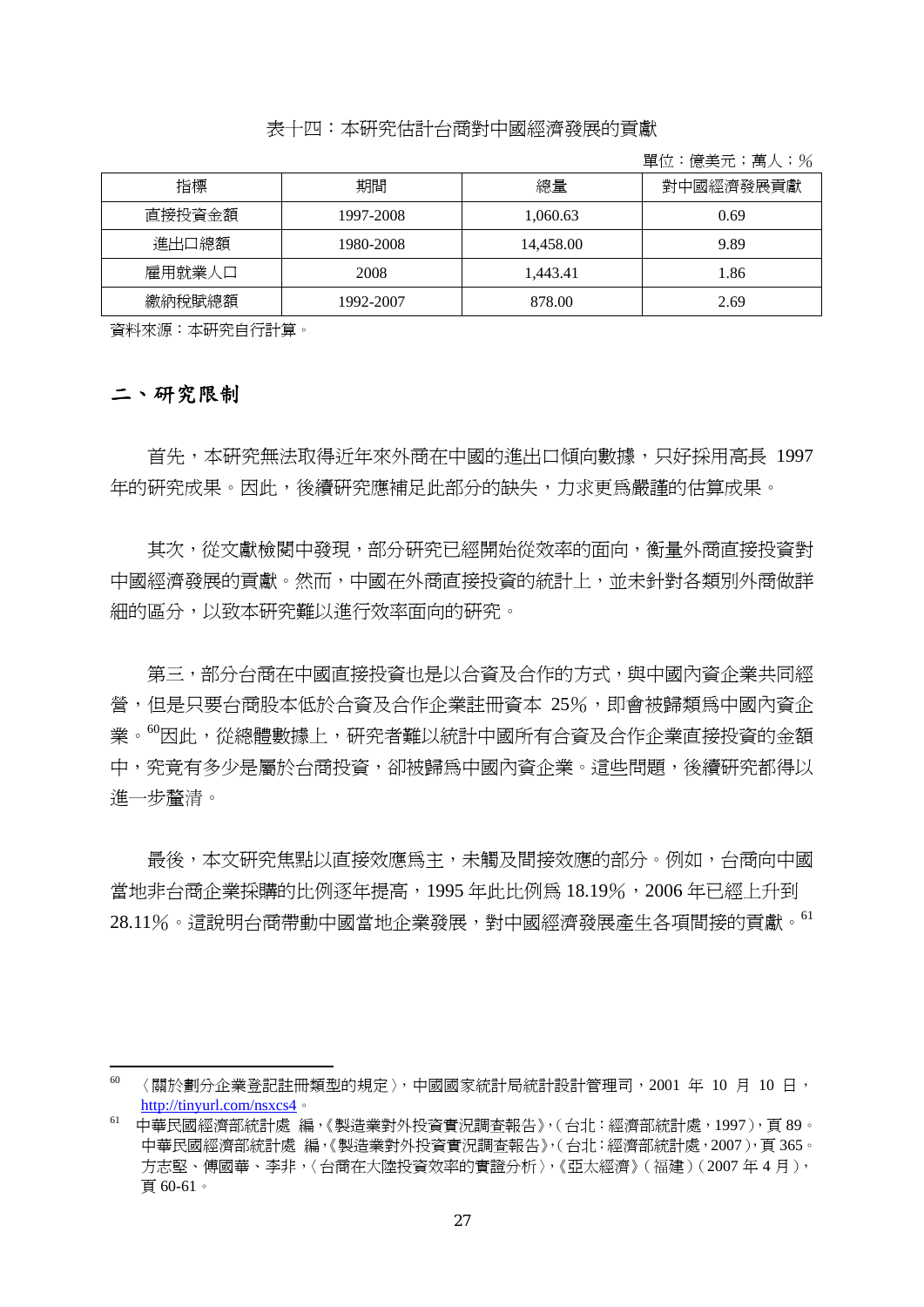## 參考文獻

一、 中文部分

〈1992 至 2007 年以外商投資稅收為主的涉外稅收情況〉,中國商務部外資司,2008 年

11  $\boxplus$  10  $\boxplus$  , http://tinyurl.com/nqobja 。

- 〈中國將出臺政策措施穩定外商投資〉,中國國際電子商務網,2009 年 6 月 16 日, http://tinyurl.com/nf3wly。
- 〈中華人民共和國企業所得稅法〉,中國中央人民政府,2007 年 3 月 19 日, http://tinyurl.com/ntlc3v。
- 〈台商大陸投資模式正在起變化〉,中國商務部,2004 年 8 月 4 日,

http://tinyurl.com/kl32cp。

- 〈台商在粵投資增加 上半年新增項目近 350 個〉,廣東省人民政府,2006 年 8 月 15 日, http://tinyurl.com/ydec4um
- 〈兩岸經貿面臨向全面開放轉型〉,中國廣告黃頁,2006 年 6 月 24 日,

http://tinyurl.com/y8uusgf。

〈理性面對併購 維護經濟安全〉,中國國際電子商務網,2008 年 9 月 28 日,

http://tinyurl.com/mng59k。

〈盡快出台勞動合同法配套法規〉,中國人大網,2008 年 7 月 9 日,

http://tinyurl.com/o5vygm。

- 〈關於劃分企業登記註冊類型的規定〉,中國國家統計局統計設計管理司,2001 年 10
	- 月 10 日, http://tinyurl.com/nsxcs4。
- 《工商時報》 主編,《2009 大陸台商 1000 大 台商進化論》(台北:商訊文化事業股份 有限公司,2009 年)。

http://www.mac.gov.tw/big5/statistic/em/193/11.pdf。

- 中國投資指南網站, http://www.fdi.gov.cn/pub/FDI/default.htm。
- 中國商務部網站,http://zhs.mofcom.gov.cn/tongji.shtml。

中國國家統計局,「城鎮勞動力調查制度」,http://tinyurl.com/lmun3s。

- 中國國務院第一次全國經濟普查領導小組,「第一次全國經濟普查主要數據公報」(第二 號), http://tinyurl.com/mfcngp。
- 中國國務院第一次全國經濟普查領導小組,「第一次全國經濟普查主要數據公報」(第三
	- 號), http://tinyurl.com/m5rzlk。
- 中國經濟信息網統計資料庫, http://tinyurl.com/nm42d9。
- 中華民國行政院大陸委員會,「兩岸經濟統計月報」(第193期),

http://www.mac.gov.tw/big5/statistic/em/193/11.pdf。

中華民國行政院大陸委員會,「兩岸經濟統計月報」(第193期),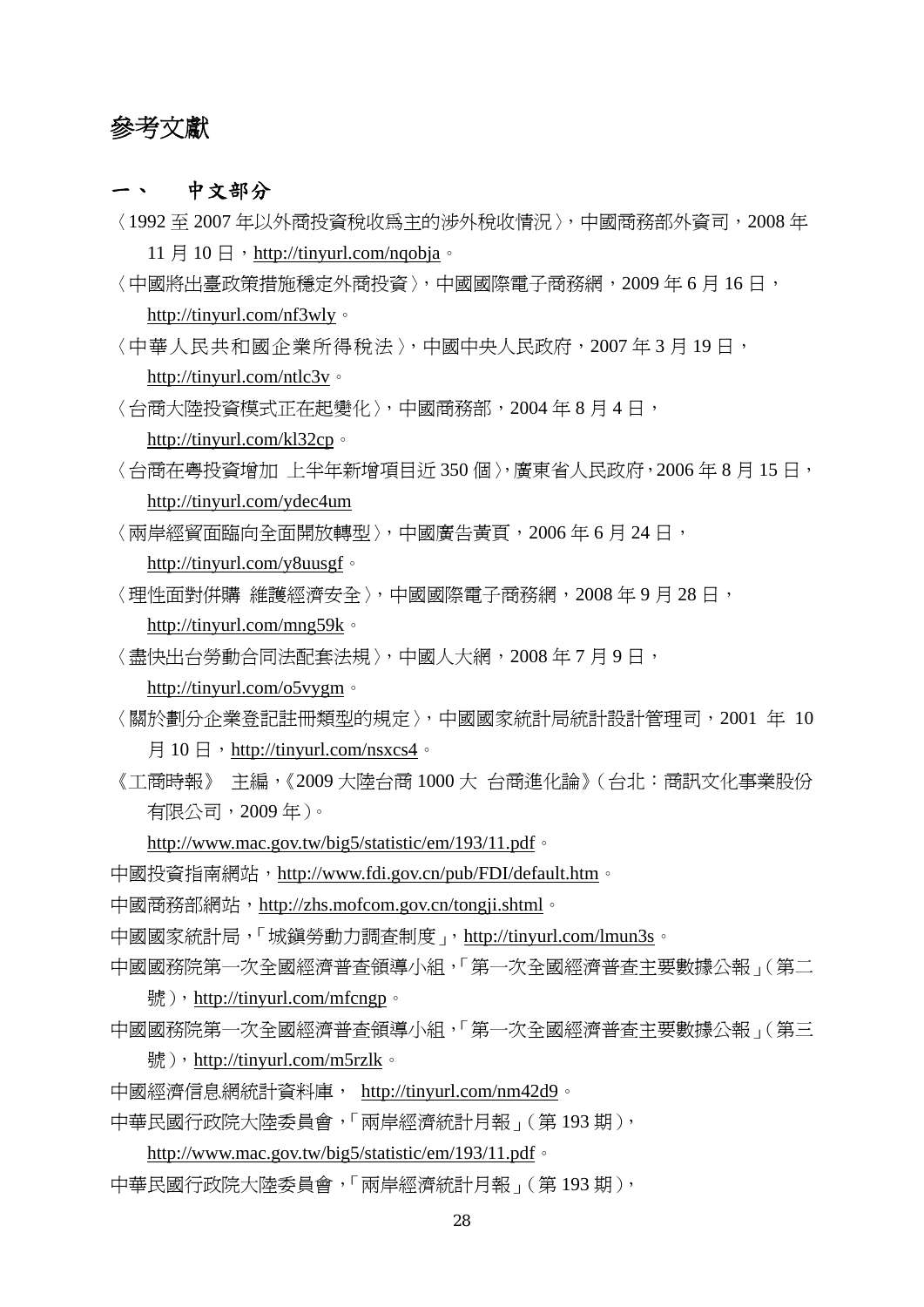http://www.mac.gov.tw/big5/statistic/em/193/13.pdf。

中華民國行政院大陸委員會,「兩岸經濟統計月報」(第 193 期 ),

http://www.mac.gov.tw/big5/statistic/em/193/29.pdf。

中華民國行政院大陸委員會,「兩岸經濟統計月報」(第194期),

http://www.mac.gov.tw/big5/statistic/em/194/47.pdf。

中華民國經濟部投資業務處 編,《香港投資環境簡介》,(台北:經濟部,2006 年)。

中華民國經濟部統計處 編,《製造業對外投資實況調查報告》,(台北:經濟部統計處, 1997)。

- 中華民國經濟部統計處 編,《製造業對外投資實況調查報告》,(台北:經濟部統計處, 1999)。
- 中華民國經濟部統計處 編,《製造業對外投資實況調杳報告》,(台北:經濟部統計處,  $2000$ )。
- 中華民國經濟部統計處 編,《製造業對外投資實況調查報告》,(台北:經濟部統計處, 2004)。
- 中華民國經濟部統計處 編,《製造業對外投資實況調查報告》,(台北:經濟部統計處, 2005)。
- 中華民國經濟部統計處 編,《製造業對外投資實況調查報告》,(台北:經濟部統計處,  $2006$ )。
- 中華民國經濟部統計處 編,《製造業對外投資實況調查報告》,(台北:經濟部統計處, 2007)。
- 中華經濟研究院 編,《2003 年赴中國大陸投資事業營運狀況調查分析報告》,(台北:經 濟部投資審議委員會,2003)。
- 中華經濟研究院 編,《2004 年赴中國大陸投資事業營運狀況調查分析報告》,(台北:經 濟部投資審議委員會,2004)。
- 中華經濟研究院 編,《2005 年赴中國大陸投資事業營運狀況調查分析報告》,(台北:經 濟部投資審議委員會,2005)。
- 中華經濟研究院 編,《2006 年赴中國大陸投資事業營運狀況調查分析報告》,(台北:經 濟部投資審議委員會,2006)。
- 中華經濟研究院 編,《2007 年赴中國大陸投資事業營運狀況調查分析報告》,(台北:經 濟部投資審議委員會,2007)。
- 方志堅、傅國華、李非,〈台商在大陸投資效率的實證分析〉,《亞太經濟》(福建)(2007 年 4 月),頁 57-61。
- 王志樂 主編,《2007 跨國公司中國報告》,(北京:中國經濟出版社,2007 年)。

王洛林主編,《中國外商投資報告》(北京:經濟管理出版社,1997 年)。

朱炎,《台商在中國一中國旅日經濟學者的觀察報告》(台北:財訊出版社股份有限公司,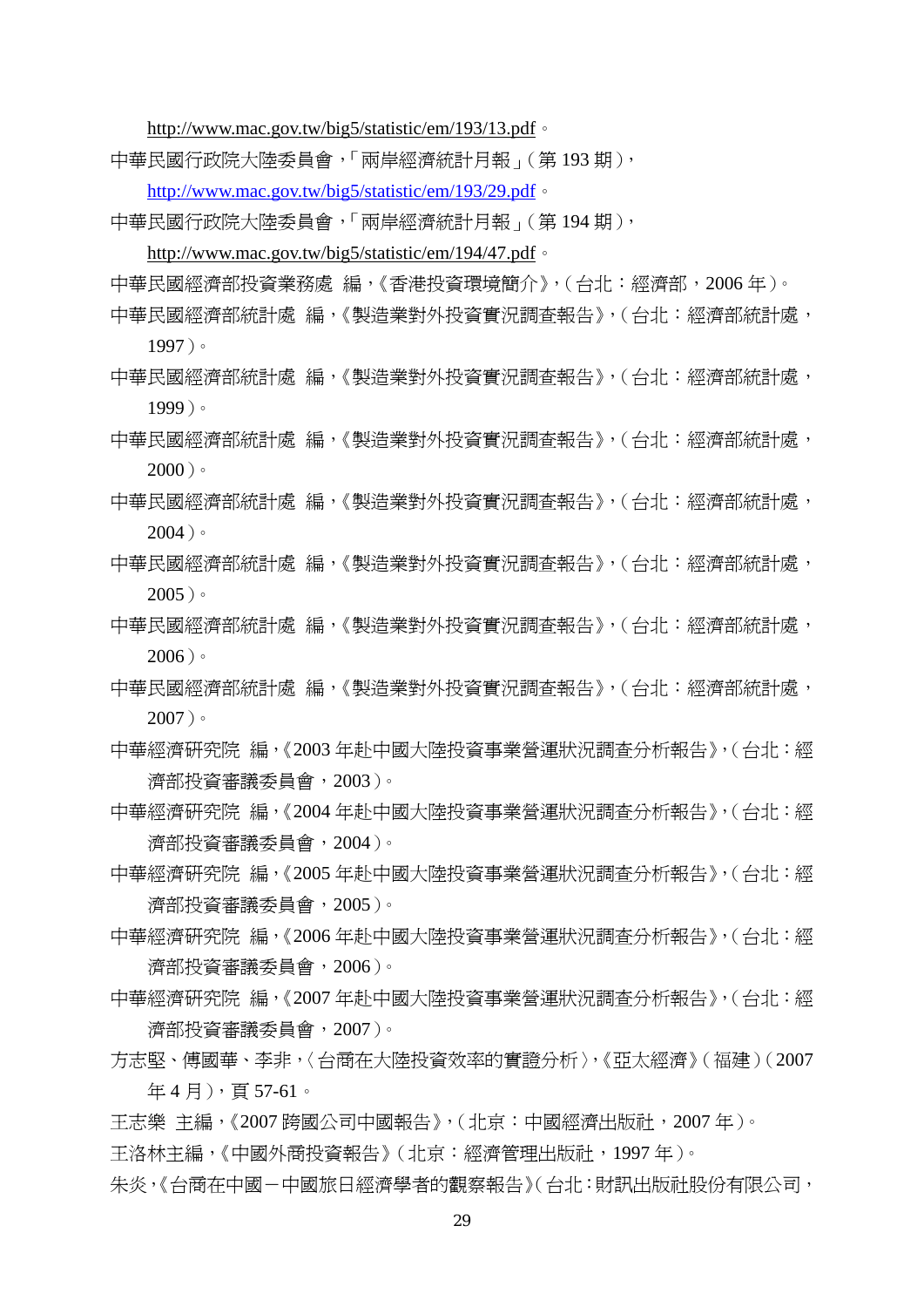2006 年)。

- 江丙坤,〈二次江陳會的歷史意義〉,第四屆「兩岸和平研究」學術研討會,台北:國立 政治大學國際事務學院東亞所主辦,2008 年 12 月 25 日。
- 吳金土,《大陸台商經濟理論與實務》(台北:捷幼出版社,2007 年)。
- 周軍,〈台商在祖國大陸-訪中國社會科學院台灣研究所經濟室主任孫升亮〉,《統一論 壇》(北京),2008 年第 1 期(2008 年 1 月),頁 41-44。
- 林則宏,〈廣東將實施台胞落地簽證〉,《經濟日報》(台北), 2006年3月16日, 版 A7。 胡再勇,〈外國直接投資對我國稅收貢獻及影響的實證分析〉,《國際貿易問題》(北京),
	- 2006 年第 12 期(2006 年 12 月),頁 78-82。
- 夏樂生,〈台商赴大陸投資現況及其對台灣經濟的影響〉,《展望與探索》(台北),第2 卷第 4 期(2004 年 4 月),頁 23-40。
- 袁明仁,〈內外資企所稅併軌影響評估〉,《大陸台商簡訊》(台北),第 164 期(2006 年 8 月)。
- 高孔廉、鄧岱賢,〈台商貢獻良多 政府應予協助〉,財團法人國家政策研究基金會,2004 年1月12日, http://tinyurl.com/nhbrjm。
- 高長,〈台商在大陸投資趨勢及其對大陸經濟之影響〉,《經濟情勢暨評論》(台北),第3 卷第 1 期(1997 年 5 月),頁 134-152。
- 高長、季聲國,《台商與外商在大陸投資經驗之調查研究-以製造業為例(第三年)》(台 北:中華經濟研究院,1997 年)。
- 高敏雪 主編,《對外直接投資統計基礎讀本》,(北京:經濟科學出版社,2005 年)。 張毓茜,〈外國直接投資對中國對外貿易影響的實證分析〉,《世界經濟文匯》(上海),

2001 年第 3 期(2001 年 3 月),頁 36-38。

- 陳永生,〈外國直接投資與中國大陸的經濟發展〉,《中國大陸研究》(台北),第44卷第 3 期(2001 年 3 月),頁 17-42。
- 陳策,〈外國直接投資對中國進出口貿易的影響:2000-2007〉,《社會科學輯刊》(遼寧), 2008 年第 5 期(2008 年 5 月),頁 123-126。
- 陳麗瑛,〈台灣對中國投資現況及影響評估〉,《經濟情勢暨評論》(台北),第 10 卷第 3 期(2004年12月), 百136-143。
- 童振源,〈大陸政策與兩岸經貿關係〉,國家政策講座,台北:國立政治大學社會科學院 行政管理碩士學程主辦,2007 年 3 月 1 日。
- 童振源,《全球化下的兩岸經濟關係》(台北:生智文化事業有限公司,2003年)。
- 黃忠榮,〈中國圍堵奇美 禁建抽銀根〉,《自由時報》(台北), 2004年6月7日,
	- http://tinyurl.com/luq3sd。
- 趙凌旎、倪維,〈找尋大陸最佳投資地點的 9 大評估要素〉,《投資中國》(台北),第 104 期(2002年10月), 百106-108。